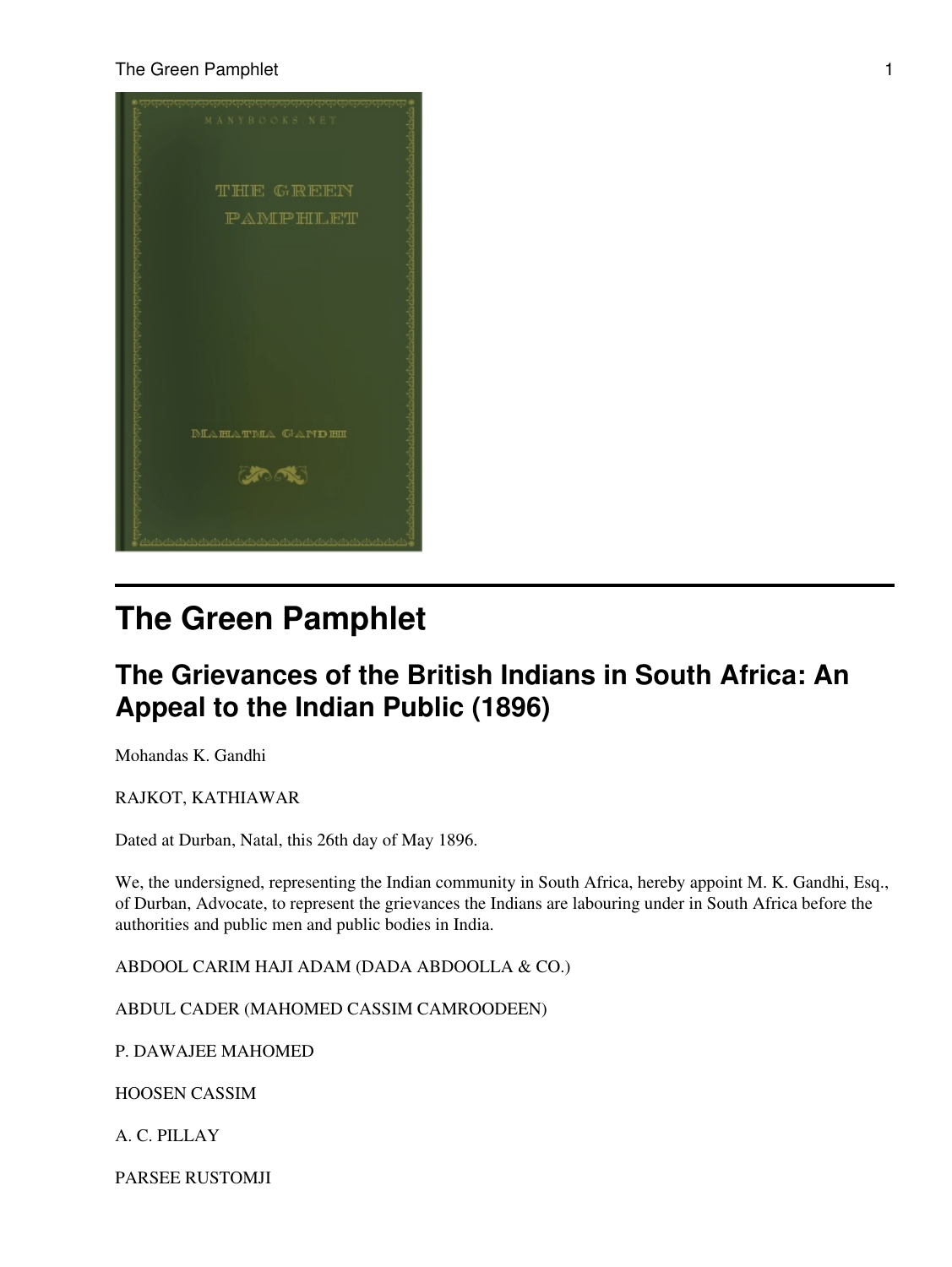A. M. TILLY

HAJEE MAHOMED H. DADA

AMOD MAHOMED PARUK

ADAMJI MIANKHAN

PEERUN MAHOMED

A. M. SALOOJEE

DOWD MAHOMED

AMOD JEEWA HOOSEN MEERUM

K. S. PILLAY & CO.

AHMEDJI DOWJI MOGRARIA

MOOSA HAJEE CASSIM

G. A. BASSA

MANILAL CHATURBHAI

M. E. KATHRADA

D. M. TIMOL

DAVJEE M. SEEDAT

ISMAIL TIMOL

SHAIK FAREED & CO.

SHAIKHJEE AMOD

MAHOMED CASSIM HAFFIJI

AMOD HOOSEN

MAHOMED AMOD BASSA

V. A. ESSOP

MAHOMED SULEMAN

DAWJEE MAMAD MUTALA

SULEMAN VORAJI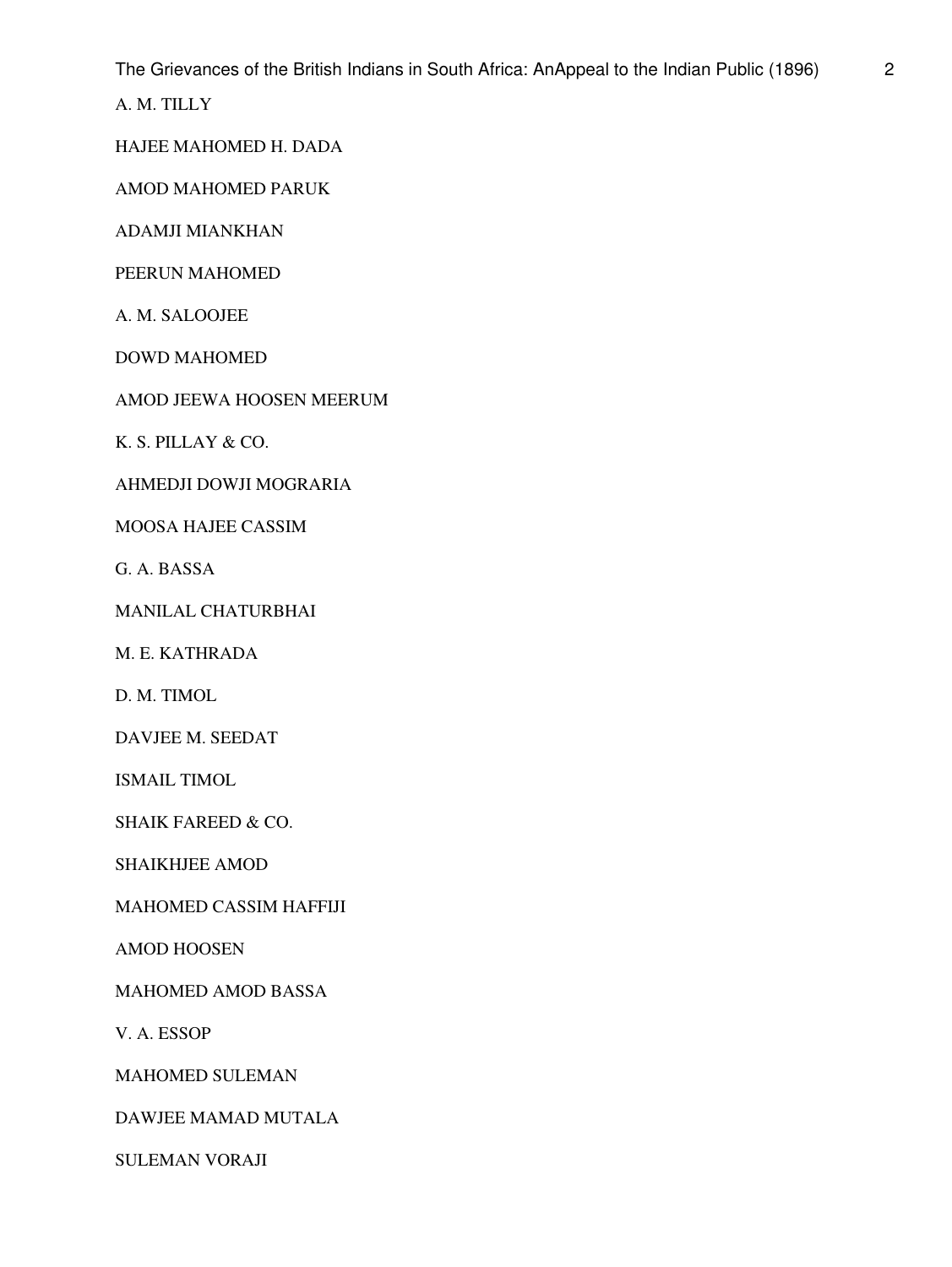EBRAHIM NOOR MAHOMED

MAHOMED SULEMAN KHOTA

CHOOHURMAL LUCHERAM

NARAYAN PATHER

VIJAYA RAGAVALOO

### SULIMAN DAWJEE

The Grievances of the British Indians in South Africa: An Appeal to the Indian Public (14-8-1896)

August 14, 1896

This is an appeal to the Indian public on behalf of the 100,000 Indians in South Africa. I have been commissioned by the leading members representing that community in South Africa to lay before the public in India the grievances that her Majesty's Indian subjects are labouring under in that country.

South Africa is a continent by itself and is divided into many States of which the Colonies of Natal and the Cape of Good Hope, Zululand, a Crown Colony, the South African Republic of the Transvaal, Orange Free State and the Chartered Territories, are inhabited, more or less, by the Indians together with the Europeans and the natives of those countries. The Portuguese territories, viz., Delagoa Bay, Beira and Mozambique, have a large Indian population, but there the Indians have no grievances, apart from the general population.

# NATAL

From an Indian standpoint, Natal is the most important portion of South Africa. It has a native population of about 400,000, a European population of nearly 50,000 and an Indian population of about 51,000, of whom about 16,000 are those at present serving their indenture, about 30,000 are those who, having once been under indenture, are freed therefrom and have settled in the Colony on their own account, and about 5,000 belong to the trading community.

These latter, of course, came to the Colony on their own means and some of them brought capital also into the country. The indentured Indians are drawn from the labouring population of Madras and Calcutta and are nearly equally divided. Those from Madras speak, as a rule, the Tamil language, and those from Calcutta, the Hindi. Most of them are Hindus, a good few are Mahomedans. Strictly speaking, they do not observe caste restrictions. After becoming free, they either take to gardening or hawking vegetables and earn from 2 to 3 pounds sterling per month. A few become petty storekeepers. That business, however, is practically in the hands of the 5,000 Indians, who are drawn chiefly from the Mahomedan community in the Bombay Presidency. Some of these latter are doing well. Many are large landowners, two are now shipowners also. One of them has a small oil machine worked by steam. They come either from Surat, or districts surrounding Bombay, or Porbandar. Many merchants from Surat have settled in Durban with their families. Most of them, including the assisted immigrants, can read and write their own language to a greater extent than one would think they do.

I venture to quote the following from my 'Open Letter' to the Members of the Legislative Assembly and the Legislative Council of Natal to show what treatment the Indian receives at the hands of the general run of Europeans in the Colony: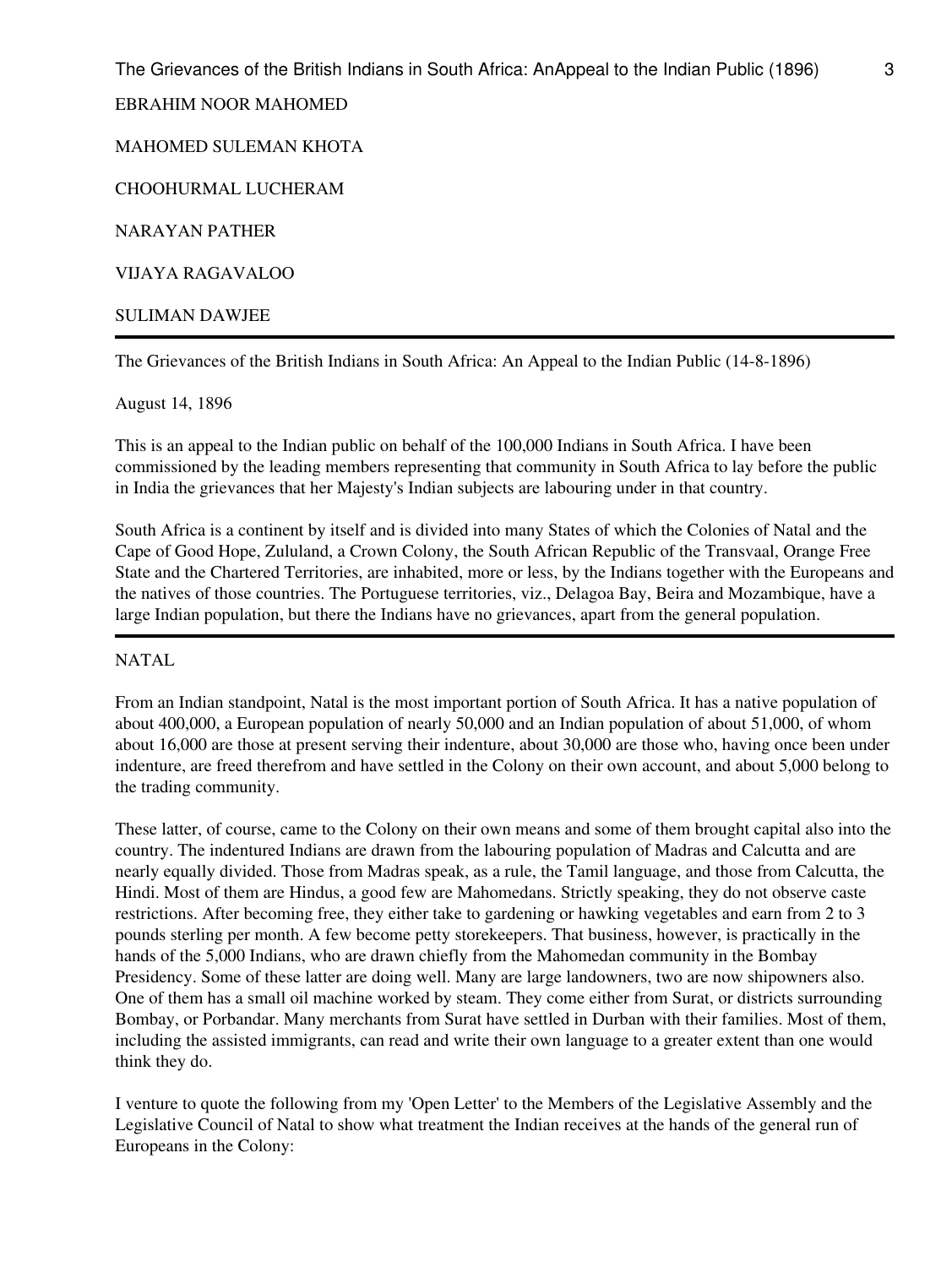"The man in the street hates him, curses him, spits upon him, and often pushes him off the foot-path. The Press cannot find a sufficiently strong word in the best English dictionary to damn him with. Here are a few samples. "The real canker that is eating into the very vitals of the community", "these parasites", "wily, wretched semi-barbarous Asiatics", "A thing black and lean and a long way from clean, which they call the accursed Hindoo", "He is chock-full of vice and he lives upon rice. I heartily cuss the Hindoo", "Squalid coolies with truthless tongues and artful ways". The Press almost unanimously refuses to call the Indian by his proper name. He is "Ramysamy". He is "Mr. Samy". He is "Mr. Coolie". He is "the black man". And these offensive epithets have become so common that they (at any rate, one of them, "Coolie") are used even in the sacred precincts of the courts, as if "the Coolie" were the legal and proper name to give to any and every Indian. The public men, too, seem to use the word freely. I have often heard the painful expression "coolie clerk" from the mouths of men who ought to know better. The tramcars are not for the Indians. The railway officials may treat the Indians as beasts, No matter how clean, his very sight is such an offence to every White man in the Colony that he would object to sit, even for a short time, in the same compartment with the Indian. The hotels shut their doors against them. Even the public baths are not for the Indians no matter who they are... The vagrant law is needlessly oppressive and often puts respectable Indians in a very awkward position."

I have quoted this because the statement has been before the South African public for nearly one year and a half, has been commented upon freely by almost every newspaper in South Africa and remains practically uncontradicted (indeed, it has even been endorsed by one newspaper with approval) and because, during the interval that has elapsed, I have seen nothing to change that view. The Right Honourable Mr. Chamberlain, however, while in full sympathy with its object, in his reply to the deputation headed by the Hon'ble Mr. Dadabhai is said to have stated that our grievances were more sentimental than material and real and that, if he could be shown any instances of real grievance, he should deal with them effectively. The Times of India, which has done us much service and has laid us under deep obligation to it by its persistent advocacy on our behalf, rebuked Mr. Chamberlain for calling our grievances sentimental. To give, however, proof of real grievances and to strengthen the position of the advocates of our cause in India, I shall beg leave to cite my own testimony and that of those who have undergone grievances personally. Every word of every statement to be made immediately can be established beyond the shadow of a doubt.

In Dundee last year, during the Christmas time, a gang of White men set fire to the Indian stores without the slightest provocation, in order to enjoy themselves. Mr. Abdulla Haji Adam, a shipowner and one of the leading members of the Indian community in South Africa, was travelling with me as far as Krantzkloof Station. He alighted there to go by postal cart to Natal. No one there would sell him even bread. The hotelkeeper would not allow him a room in his hotel and he had to sleep in the coach, shivering the whole night with cold. And the winter in that part of Africa is no joke. Mr. Haji Mohamed Haji Dada, another leading Indian gentleman, was travelling in a coach some time ago from Pretoria to Charlestown. He was forced out of the coach and had to walk a distance of three miles because he had not got a pass--whatever that may mean.

A Parsee gentleman, Mr. Rustomjee, whose generosity goes much further than his purse would allow, has been unable to take a Turkish bath for the sake of his health in Durban, although the public baths are the property of the Durban Corporation, to which Mr. Rustomjee pays his rates just as well as the other ratepayers. In Field Street, Durban, last year during Christmas time, some youths threw burning crackers in the Indian stores doing some damage. Three months ago, in the same street, some youths shot lead bullets into an Indian store with a sling, hurting a customer who nearly lost his eye. Both these matters were brought to the notice of the Superintendent of Police who promised to do all he could. Nothing more has been heard of the matter. Yet the Superintendent is an estimable gentleman, anxious to protect all the communities in Durban. But what could the poor man do against the tremendous odds? Will his subordinates take the trouble to find out the miscreants? When the aggrieved gentleman saw the constables at the police station, they first laughed and then asked him to get a warrant from the Magistrate for their arrest. No warrant is required in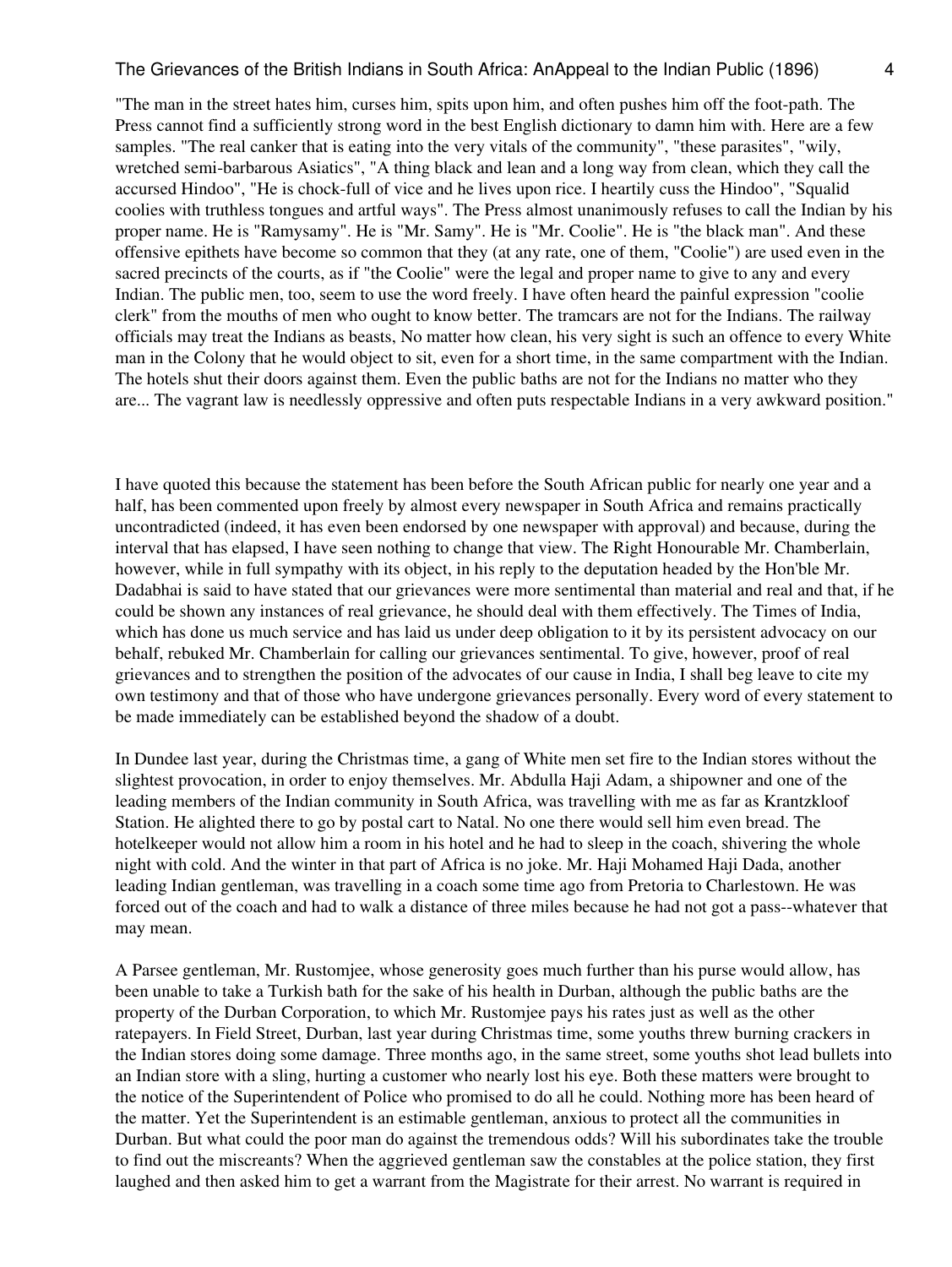such cases when a constable wants to do his duty. Only the day before I left Natal, the son of an Indian gentleman, spotlessly dressed, was walking along the pavement in the principal street in Durban. Some Europeans pushed him off the pavement without any reason but to amuse themselves. Last year, the Magistrate at Estcourt, a village in Natal, had an Indian who was a prisoner in the dock forced out of it. His cap was forcibly removed and he was brought back bare-headed, in spite of the protest from the man that the removal of the cap was contrary to Indian custom and it offended his religious feeling also. A civil action was brought against the Magistrate. And the judges held that the Magistrate was not civilly liable for acts done by him in his capacity as such. When we went to law, we knew that such would be the decision. Our object was to have the matter thoroughly thrashed out. This question at one time was a very great question in the colony.

An Indian official, whenever he accompanies his superior during his periodical tours, is unable to secure accommodation in the hotels. He is obliged to sojourn in huts. The grievance had reached such a stage, when I left Natal, that he was seriously thinking of sending in his resignation.

A Eurasian gentleman, Mr. DeSilva by name, who was for some time employed in a responsible position in Fiji, happened to come to Natal to seek fortune. He is a certified chemist. He received an appointment as chemist by letter. When, however, his employer saw that he was not quite White, he dismissed him. I know other Eurasians who, being fair enough to pass as "White men", are not molested. This last instance I have quoted to show how unreasonable the prejudice is in Natal. I could go on relating such instances. But, I hope, I have adduced sufficient instances to show that our grievances are real and as one of our sympathizers in England says in a letter, "They have only to be known to be removed."

Now, what is our mode of action in such cases? Are we to go to Mr. Chamberlain in every case and turn the Colonial Office into one for hearing petty complaints from Indians in South Africa? I have used the word "petty" advisedly, for I admit that most of these cases are cases of petty assault and inconvenience. But when they occur pretty regularly, they assume a sufficiently big shape to be a source of constant irritation to us. Just picture a country where you never know you are safe from such assaults, no matter who you are, where you have a nervous fear as to what would happen to you whenever you undertake a journey, where you cannot be accommodated in a hotel even for a night and you have a picture of the state we are living in Natal. I am sure I am not exaggerating when I say that, if any of the Indian High Court Judges came to South Africa, I doubt very much whether any hotel would admit him, unless he took extraordinary precautions, and I am almost positive that he will have to travel from Charlestown to Pretoria in a Kaffir compartment, unless he is dressed in European clothing from top to toe.

I am aware that in some of the instances cited above Mr. Chamberlain could not very well afford relief, as for example the case of Mr. DeSilva, but the fact is clear that such instances occur because of the rooted prejudice against the Indians in South Africa, which is due to the indifference of the Home and the Indian Governments to the complaints of the Indians. In all the cases of assault, our mode of action, as a rule, is not to take any notice of them. We follow the principle, so far as we can, of going two miles when we are asked to go one. Sufferance is, really and sincerely, the badge of the Indians in South Africa, especially in Natal. I may state, however, that we follow this policy not from philanthropic but from purely selfish motives. We have found by painful experiences that to bring the offenders to justice is a tedious and expensive process. The result is often contrary to our expectations. The offender would either be discharged with a caution or fined"five shillings or one day". The very man, after getting out of the box, assumes a more threatening attitude and puts the complainant in an awkward position. And the publication of such acts incites others to similar ones. We, therefore, do not, as a rule, even mention them before the public in Natal.

Such a feeling of deep-seated hatred towards the Indians is reproduced all over South Africa, in special legislation for Indians, which has for its object the degradation of the Indian community in that country. The Attorney-General of Natal wants to keep the Indians for ever "hewers of wood and drawers of water". We are classed with the natives of South Africa-Kaffir race. He defines the status of the Indians in the following words: "These Indians were brought here for the purpose of supplying labour for development of local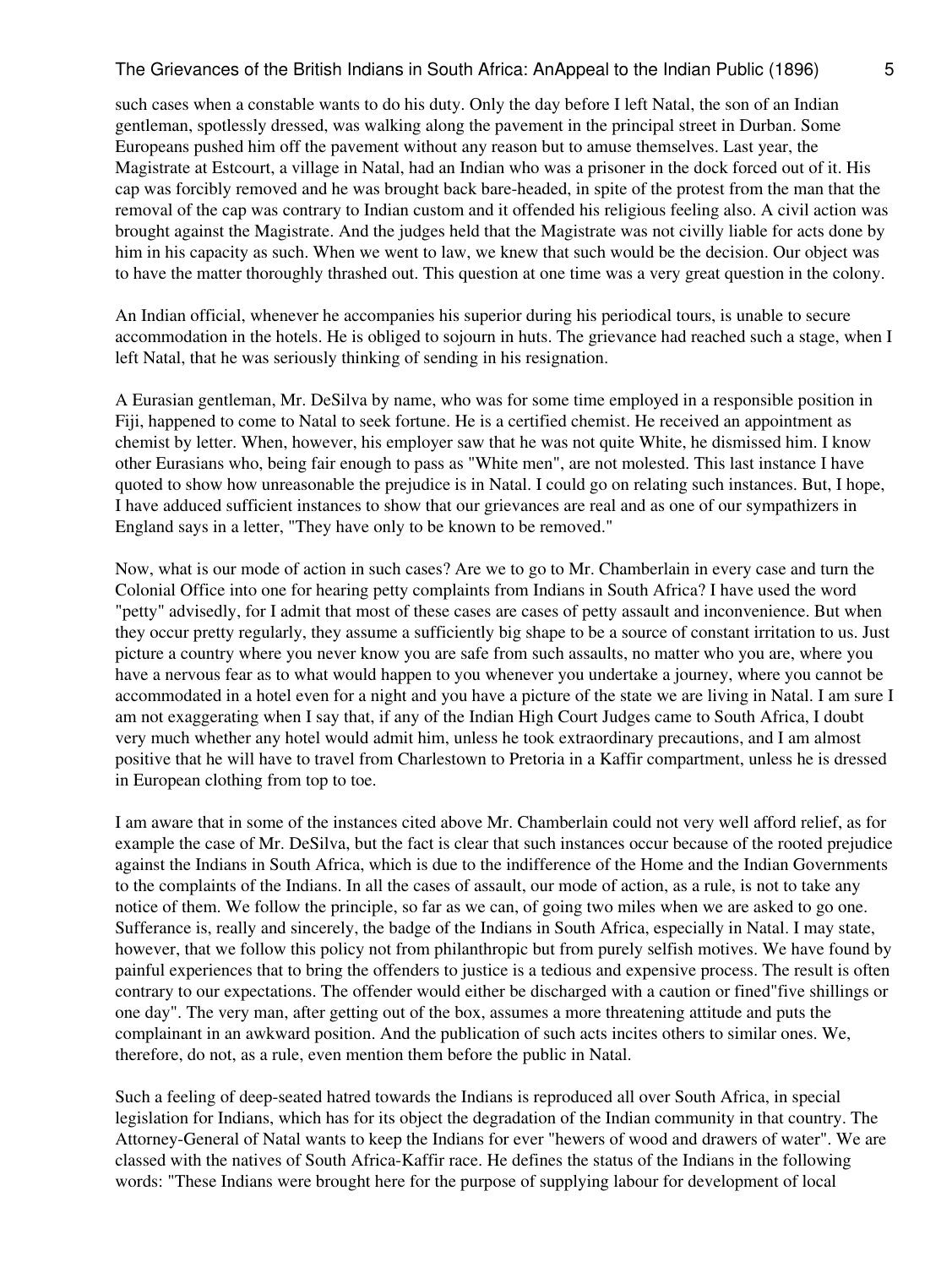industries and were not intended to form portion of the South African nation which was being built up in the various States." The policy of the Orange Free State, which, in the words of its leading organ, "has made the British Indian an impossibility by simply classifying him with the South African natives", is cherished by the other States as a model policy. What that State has completely accomplished, the other States would accomplish within a very short time but for the vigilance of the Indian public. We are passing through a crisis now. We are hemmed in on all sides by restrictions and high-handed measures.

I shall now show how the feeling of hatred above described has been crystallized into legislation. An Indian cannot leave his house after 9 o'clock at night unless he has a pass signed by someone showing that he is out under instructions or can give a good account of himself. This law applies to the natives and Indians only. The police use their discretion and do not, as a rule, trouble those who are dressed in the Memon costume, as that dress is supposed to be the Indian trader's dress. Mr. Aboobaker, now deceased, was the foremost Indian trader in Natal and much respected by the European community. He, with his friend, was once arrested by the police. When he was brought to the police station for being out after 9 p. m., the authorities knew at once that they had committed a mistake. They told Mr. Aboobaker that they did not want to arrest gentlemen like himself, and asked him if he could point out any distinguishing mark between a trader and a labourer. Mr. Aboobaker pointed to his robe, and, ever since, it has been a tacit understanding between the police and the public that those wearing the flowing robe should not be arrested, even though they may be out after 9 p.m. But there are Tamil and Bengali traders, equally respectable, who do not wear the robes. There are, again, the Christian Indian educated youths-a most sensitive class-who do not wear robes. They are constantly molested. A young Indian, well educated and a Sunday school teacher, another a schoolmaster, were arrested only four months ago and locked up in a dungeon the whole night, in spite of their protestations that they were on their way home. They were discharged by the Magistrate but that was a poor consolation. An Indian lady, a teacher, the wife of the Indian Interpreter at Ladysmith, was a short time ago on her return from the church on a Sunday evening, arrested by two Kaffir policemen and roughly handled, so much so that her dress was soiled, not to speak of all sorts of bad names she was called. She was locked up in a cell. She was promptly released when the Superintendent of Police came to know who she was. She was carried home senseless. The bold lady sued the Corporation for damages for wrongful arrest and got £20 and costs from the Supreme Court. The Chief Justice remarked that her treatment was "unjust, harsh, arbitrary and tyrannical". The result, however, of these three cases is that the Corporations are now clamouring for more powers and an alteration of the law, in order that they may, to put it bluntly, subject all Indians, irrespective of their position, to restrictions so that, as a member of the Legislative Assembly said on the occasion of the passing of the Immigration Bill of 1894, "the intention of the Colony to make the Indian's life more comfortable in his native land than in the Colony of Natal" may be fulfilled. In any other country, such instances would have excited the sympathy of all right-minded people and the decision quoted above would have been hailed with joy.

Some eight months ago, about 20 Indians, pure labourers on their way to the Durban market with vegetable baskets on their heads, a sufficient indication that they were not vagrants, were arrested at 4 o'clock in the morning under the same law. The police prosecuted the case vigorously. After a two days' trial, the Magistrate discharged them, but at what cost to the poor people! They were carrying their day's earnings in prospect on their shoulders. These were gone. They were, I believe, detained for two days in gaol and had to pay their attorney's fees in the bargain, for having ventured to be up and doing in the early morning, a fitting reward for industry! And Mr. Chamberlain wants instances of real grievances!

There is a system of passes in Natal. Any Indian who, whether in the day-time or the night-time, does not show a pass as to who he is, is liable to arrest. This is meant to prevent desertion by the indentured Indians and to facilitate identification and is thus far, I believe, necessary, but the working of the law is extremely irritating and a crying grievance. But for the cruel feeling, no injustice need occur under that law. Let the papers speak for themselves as to the working of the law. The Natal Advertiser of the 19th June, 1895, has the following on the subject:

"I wish to bring before your notice a few facts regarding the manner in which the Cato Manor tenants are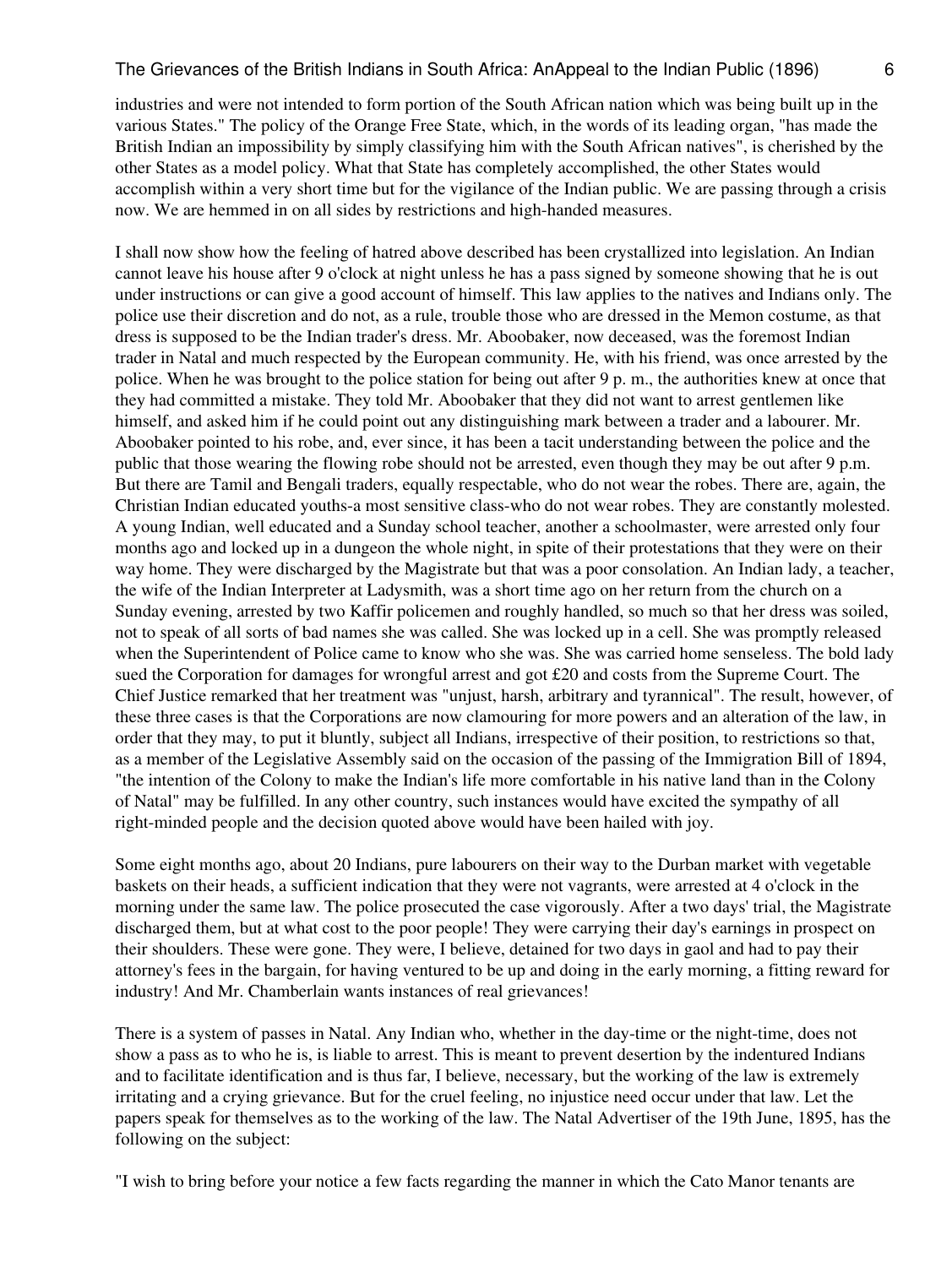arrested under section 31, Law 25 of 1891. When they are walking on their grounds, the policemen come and arrest them and ask for their free passes. When they call out for their wives or relatives to produce the passes, before they can be produced the policemen begin to drag the Indians to the police-station. When the passes are produced on the road to the station, the policemen simply look at them and throw them to the ground. The Indians are taken to the police-station, detained for a night and made to wash the cell out in the morning and are then brought before the Magistrate. The Magistrate, without taking their pleas, fines them. When they reported this to the Protector, he told them to go to the Magistrate, yet (adds the correspondent) he is appointed to protect the Indian immigrants. If such things exist in the Colony (continues the writer), to whom are they to appeal?"

The statement that the Magistrate does not take pleas must, I think, be a mistake.

The Natal Mercury, the Government organ in Natal, of 13th April, 1895, has the following from the Editor:

"A point of considerable importance to respectable Indians and which causes much heart-burning, is their liability to arrest. Let me give a case in point. A well-known Durban Indian who has property in various parts of the town, a well-educated and exceedingly intelligent man, was the other night, with his mother, visiting Sydenham, where also he has property. Met by two native constables, the young man and his mother were taken into custody and marched off to the police-station, though it is only fair to say the native police conducted themselves admirably. The young Indian referred to explained who he was and gave references and the trooper at length bade him begone, warning him, however, that if he did not have a pass next time he would be detained and prosecuted. Being a British subject in a British Colony, he objects to being treated in this way, though, of course, he recognizes the necessity of watchfulness in general. He makes a very strong point, however, and one which the authorities should certainly consider."

It will be only fair to state what the authorities have to say. They admit the grievance but ask how they are to distinguish between an indentured Indian and a free Indian. We, on the other hand, submit that nothing can be easier. The indentured Indian never is dressed in a fashionable dress. The presumption should be in favour of, not against, the Indian, especially an Indian of the type I am referring to. There is no more reason to presume a man to be a thief than to presume an Indian to be a deserter. Even if an Indian did desert and made preparations to look decent, it will be difficult for him to remain undetected for a long time. But, then, the Indian in South Africa is not credited with any feelings. He is a beast, "a thing black and lean", "the Asian dirt to be heartily cursed".

There is, again, a law which says that natives and Indians, when driving cattle, must be provided with certain passes; also a bye-law in Durban which provides for the registration of native servants and "others belonging to the uncivilized races of Asia". This presupposes that the Indian is a barbarian. There is a very good reason for requiring registration of a native in that he is yet being taught the dignity and necessity of labour. The Indian knows it and he is imported because he knows it. Yet, to have the pleasure of classifying him with the natives, he too is required to be registered. The Superintendent of the Borough Police has never, so far as I know, put the law in motion. Once I raised an objection, in defending an Indian servant, that he was not registered. The Superintendent resented the objection and said he never applied the law to Indians and asked me if I wanted to see them degraded. The law, however, being there, may at any time be used as an engine of oppression.

But we have not attempted to have any of these disabilities removed. We are doing what we can to have their rigour mitigated locally. For the present, our efforts are concentrated towards preventing and getting repealed fresh legislation. Before referring to that, I may further illustrate the proposition that the Indian is put on the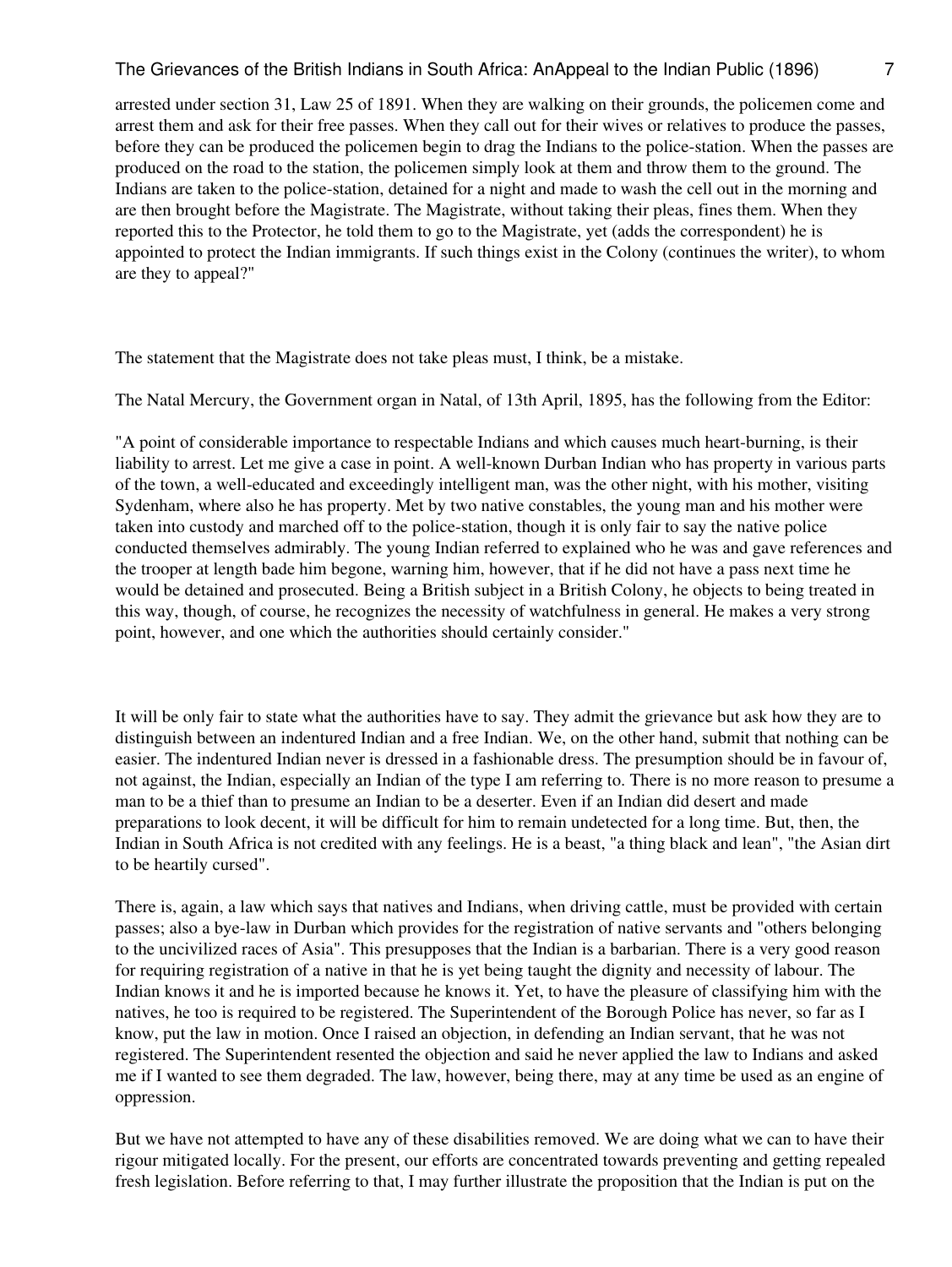same level with the native in many other ways also. Lavatories are marked "natives and Asiatics" at the railway stations. In the Durban Post and Telegraph Offices, there were separate entrances for natives and Asiatics and Europeans. We felt the indignity too much and many respectable Indians were insulted and called all sorts of names by the clerks at the counter. We petitioned the authorities to do away with the invidious distinction and they have now provided three separate entrances for natives, Asiatics and Europeans.

The Indians have, up to now, enjoyed the franchise rights under the general franchise law of the colony, which requires ownership of immovable property worth £50 or payment of an annual rental of £10 to qualify an adult male to be placed on the Voters' Roll. There is a special franchise law for the natives. Under the former, in 1894, there were 9,309 European voters and 251 Indians, of whom only 203 were living at the time, the populations being equal. Thus the European vote in 1894 was 38 times as strong as the Indian vote. Yet, the Government thought or pretended to think that there was a real danger of the Asiatic vote swamping the Europeans. They, therefore, introduced into the Legislative Assembly of Natal a Bill disfranchising all Asiatics save those who were then rightly contained in any Voters' List, the preamble of the Bill stating that the Asiatics were not acquainted with elective representative institutions. Against this Bill we memorialized both the Legislative Assembly and the Legislative Council of Natal but to no purpose. We then memorialized Lord Ripon and forwarded copies of the memorial to the Press and the public in India and England, with a view to enlist their sympathy and to secure their active support which, we are thankful to say, we received to some extent.

As a result, that Act has now been repealed and replaced by an Act which says "no persons shall be qualified to have their names inserted in any list of electors who (not being of European origin) are natives or descendants in the male line of natives of countries which have not hitherto possessed elective representative institutions founded on the parliamentary franchise unless they shall first obtain an order from the Governor-in-Council, exempting them from the operation of the Act." It also exempts from its operation those persons that are rightly contained in any Voters' List. This Bill was first submitted to Mr. Chamberlain who has practically approved of it. We, yet, thought it advisable to oppose it and, with a view to secure its disallowance, have sent a memorial to Mr. Chamberlain and hope to secure the same measure of support that has been extended to us hitherto. We believe that the real reason for all such legislation is to accord a different treatment to the Indian in South Africa, such that, under it, a respectable Indian in that country may become an impossibility. There is no real danger of the Asiatic vote swamping the European or the Asiatic ruling South Africa. Yet this was the main point urged in support of the Bill. The whole question has been well thrashed out in the Colony and Mr. Chamberlain has got all the materials before him to judge. Here are the Government giving their own view in their organ, The Natal Mercury, of the 5th March, 1896, dealing with the present Bill and supporting it. After quoting the figures from the Voters' List it says:

"The fact of the matter is that apart from numbers altogether the superior race will always hold the reins of Government. We are inclined to the belief therefore that the danger of the Indian vote swamping the European is a chimerical one. We do not consider that the danger of being swamped is at all a likely one, as past experience has proved that the class of Indians coming here, as a rule, do not concern themselves about the franchise and further that the majority of them do not even possess the small property qualification required."

This admission has been reluctantly made. The Mercury supposes, and we believe, that the Bill will fail in its purpose if it is to debar the Asiatic from the franchise and says that it would not matter if it does. What, then, is the object if it be not to harass the Indian community? The real reason why the Bill has been introduced is thus guardedly but frankly stated by the Mercury of the 23rd April, 1896:

"Rightly or wrongly, justly or unjustly, a strong feeling exists among the Europeans in South Africa, and especially in the two Republics, against Indians or any other Asiatics being allowed unrestricted right to the franchise."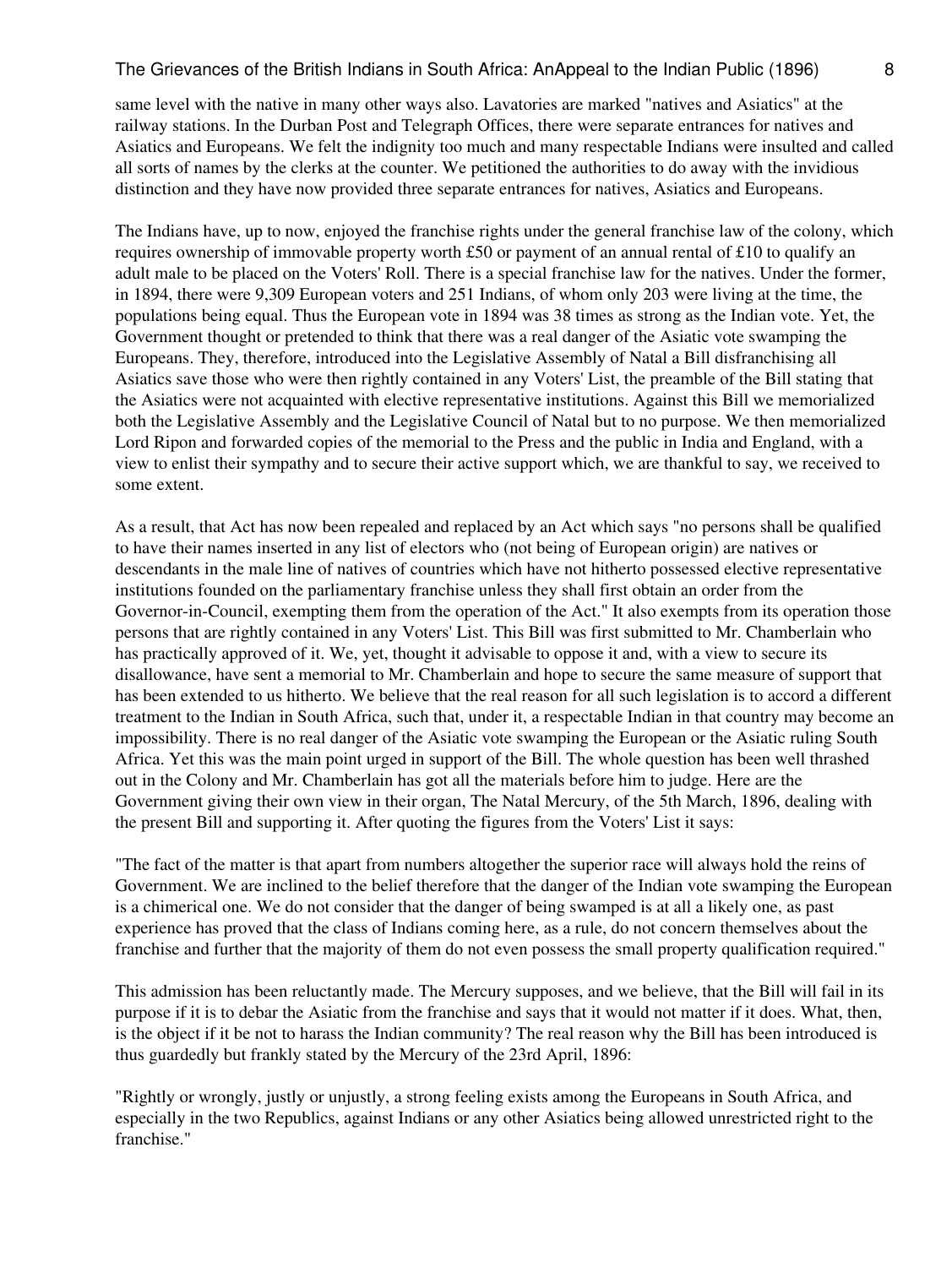The Indian argument, or course, is that there is only one Indian to every 38 European voters on the Roll at present with the open franchise and that the danger anticipated is imaginary. Perhaps it is, but we have to deal with it as if it were a real danger, not altogether, as we have explained, because of our views, but because of the views we know to be strongly held by the rest of the Europeans in the country. We do not want isolation again under the far greater and more fatal ban of being a semi-Asiatic country out of touch and out of harmony with the other European Governments of the country.

This, then, is the naked truth. In obedience to the popular outcry, justly or unjustly, the Asiatic must be put down. This Bill has been passed after a secret meeting was held by the Government at which they explained the real reasons for passing the Bill. It has been condemned by the Colonists' and the other newspapers as inadequate from their point of view and by the very members who voted for it. They hold that the Bill will not apply to the Indians because they possess in India "elective representative institutions founded on the Parliamentary franchise and that it will involve the Colony in endless litigation and agitation". We, too, have taken up the same ground. We have urged that the Legislative Councils in India are "elective representative institutions founded on the Parliamentary franchise". Of course, in the popular sense of the term, we have no such institutions, but in the opinion of the London Times and an able jurist in Durban our institutions can well be legally classified under those described in the Bill. The Times says "the argument that he (the Indian) has no franchise whatever in India in inconsistent with facts." Mr. Laughton, an eminent lawyer in Natal, writing to a newspaper on the subject, says:

"Is there, then, a Parliamentary (or legislative) franchise in India, and what is it? There is, and it was created by the Acts 24 and 25 Victoria, Chapter 67, and 55 and 56 Victoria, Chapter 140, by the regulations made under Section 4 of the latter Act. It may not be founded on what we call a liberal basis, it may indeed be founded on a very crude basis, but it is the Parliamentary franchise nevertheless and, under the Bill it is on it that elective representative institutions of India have to be founded."

This is also the opinion of other eminent men in Natal. Mr. Chamberlain, however, in his despatch in connection with the matter says

"I also recognize the fact that the natives of India do not possess representative institutions in their own country and that they themselves, in those periods of their history when they were exempt from European influence, have never set up any such system themselves."

The opinion, as will be noticed, is opposed to the view expressed by The Times partly quoted above and has naturally frightened us. We are anxious to know what the best legal opinion here is. We cannot, however, too often urge that it is not political power that we want but it is the degradation which these Franchise Bills involve that we resist. If a Colony is allowed to treat the Indians on a different footing from the Europeans in one respect, there would be no difficulty in going further. Their goal is not merely disfranchisement. Their goal is total extinction of the Indian. He may be allowed to exist there as a pariah, as an indentured labourer, at the most a free labourer, but he must not aspire higher. At the time the first Franchise Bill was introduced, in response to the clamour for Municipal disfranchisement of the Indians, the Attorney-General said that would be dealt with in the near future. The Natal Government, about a year ago, wished to convene what was called a "Coolie Conference", so that there might be uniformity in Indian legislation throughout South Africa. At that time also, the Deputy Mayor of Durban moved a resolution that the Asiatics should be induced to live in separate locations. The Government are vexing themselves to find out how they can directly and effectively check the influx of the Indian traders, whom Mr. Chamberlain describes to be "peaceable, law-abiding, meritorious body of persons whose undoubted industry and intelligence and indomitable perseverance", he hopes, "will suffice to overcome any obstacles which may now face them in pursuit of their avocations". The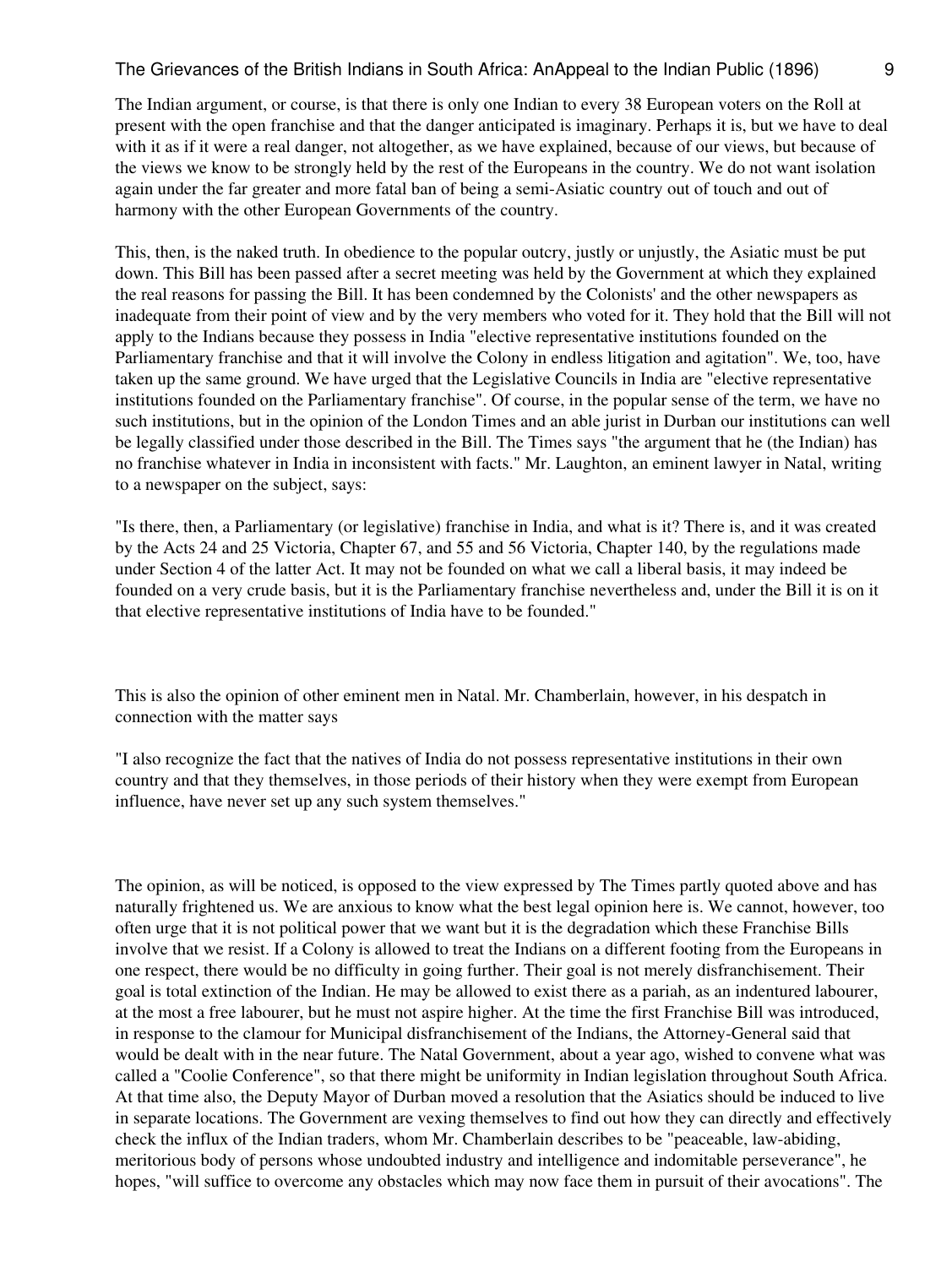present Bill, therefore, we humbly think, has to be taken in connection with these facts and treated accordingly. The London Times has put the franchise question in this form:

"The question now before Mr. Chamberlain is not an academic one. It is not a question of argument but of race feeling. We cannot afford a war of races among our own subjects. It would be as wrong for the Government of India to suddenly arrest the development of Natal by shutting off the supply of immigrants as it would be for Natal to deny the rights of citizenship to British Indian subjects who, by years of thrift and good work in the Colony, have raised themselves to the actual status of citizens."

The Second Bill that has been passed by the Natal Legislature proposes to keep the indentured Indians always under indenture, or if they do not relish it, to send them back to India at the end of the first indenture of five years, or if they would not go back, then to compel them to pay an annual tax of  $\pounds$  3. How, in a British Colony, such a measure could even be thought of passes our comprehension. Almost all the public men in Natal are agreed that the prosperity of the Colony depends upon the Indian labour. In the words of a present member of the Legislative Assembly, "at the time the Indian immigration was decided upon the progress and almost the existence of the Colony hung in the balance!" But in the words of another eminent Natalian,

"Indian immigration brought prosperity, prices rose, people were no longer content to grow or sell produce for a song, they could do better. If we look to 1859, we shall find that the assured promise of Indian labour resulted in an immediate rise of revenue which increased fourfold within a few years. Mechanics who could not get a wage and were earning 5 shillings a day and less found their wages more than doubled and progress gave encouragement to everyone from the Burgh to the Sea."

Yet they want to tax these industrious and indispensable people who, in the words of the present Chief Justice of Natal, have turned out to be "trustworthy and useful domestic servants", after having taken the very life-blood out of them. The following opinion was held by the present Attorney-General ten years ago. He is now the framer of this Bill which a Radical newspaper in London says "is a monstrous wrong, an insult to British subjects, a disgrace to its authors and a slight upon ourselves".

"With reference to the time-expired Indians, I do not think that it ought to be compulsory on any man to go to any part of the world save for a crime for which he is transported. I hear a great deal of this question. I have been asked again and again to take a different view but I have not been able to do it. A man is brought here, in theory with his own consent, in practice very often without. He gives the best five years of his life, he forms new ties, forgets the old ones perhaps, establishes a home here and he cannot, according to my view of right and wrong, be sent back. Better by far to stop the further introduction of Indians altogether than to take what work you can out of them and order them away."

But now that which was meritorious 10 years ago in the Indian, namely, his service to the Colony for 5 years for a paltry wage, has become a crime for which he would deserve transportation to India, if the Natal Attorney-General be allowed to do so by the Indian and the Home Governments. I may mention that the Indian Government, on the representation of an ex parte Commission that visited India from Natal in 1893, have accepted the principle of compulsory indenture. We, however, are hoping confidently that the facts brought out in the memorials to the Home and the Indian Governments are sufficient to induce the latter to alter their views.

Although we have not moved in the matters specially affecting the Indians now serving their indenture, one may well presume that their lot will not be practically comfortable on the estates. We think that the alteration in the Colony's tone with regard to the general population will affect the masters also of the indentured Indians. One or two matters, however, I have been asked to especially bring to the notice of the public. A representation was made, even as far back as 1891, by an Indian Committee headed by Mr. Haji Mohamed Haji Dada, one of the prayers whereof being that the Protector of Immigrants should be a man knowing the Tamil and the Hindustani languages and should, if possible, be an Indian. We have not receded from that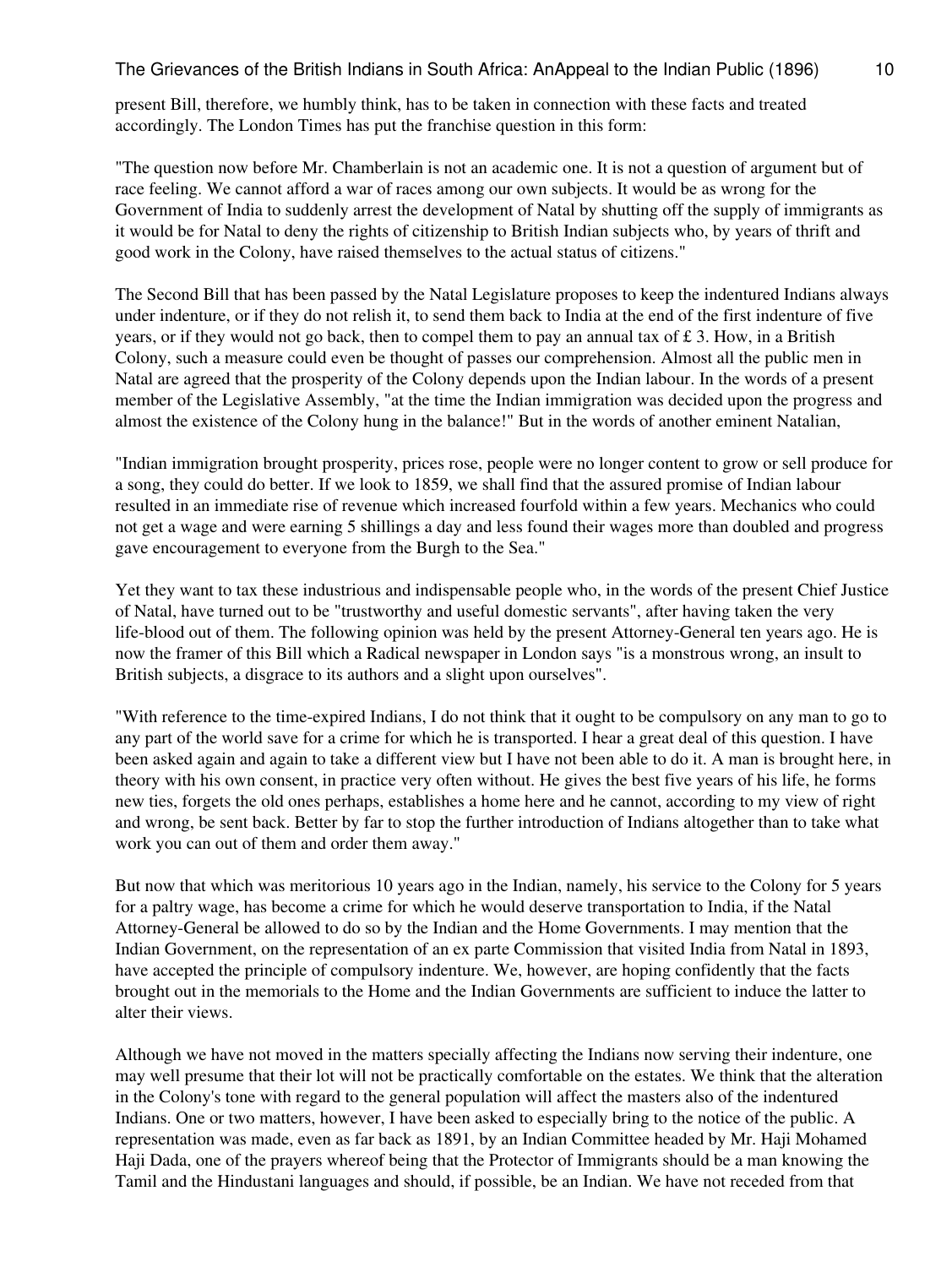position, but the interval has merely confirmed that opinion. The present Protector is an estimable gentleman. His ignorance of the languages, however, cannot but be a serious drawback. We humbly consider also that the protector should be instructed to act as an advocate for the Indian more than as Judge between the employers and the immigrants. I shall illustrate what I say. An Indian named Balasundaram was, in 1894, so ill-treated by his master that two of his teeth were nearly knocked out; they came out through his upper lip causing an issue of blood sufficient to soak his long turban in it. His master admitted the fact but pleaded grave provocation, denied by the man. On receiving the punishment, he seems to have gone to the Protector's house which was close by his master's. The Protector sent word that he must go to his office the next day.

The man went, then, to the Magistrate who was much moved at the sight. The turban was kept in court and he was at once sent to the hospital for treatment. The man after having been kept in the hospital for a few days was discharged. He had heard about me and came to my office. He had not recovered sufficiently to be able to speak. I asked him, therefore, to write out his complaint in Tamil which he knew. He wanted to prosecute the master so that his contract of indenture might be cancelled. I asked him if he would be satisfied if his indenture was transferred. On his nodding consent to what I said, I wrote to his master asking if he would consent to transfer the services of the man. He was at first unwilling but subsequently consented. I sent the man also to the Protector's office with a Tamil clerk of mine who gave the man's version to the Protector. The Protector desired the man to be left in his office and sent word that he would do his best. The master, in the mean while, went to the Protector's office and changed his mind, saying his wife would not agree to the transfer because his services were invaluable. The man was then said to have compromised and to have given the Protector a written document to the effect that he had no complaint to make. He sent me a note to the effect that as the man had no complaint to make and his master did not consent to transfer the services he would not interfere in the matter. I ask if this was right. Was it right for the Protector to have taken such a document from the man? Did he want to protect himself against the man? To proceed, however, with the painful story, naturally the note sent a shock through my body. I had hardly recovered when the man came to my office crying and saying the Protector would not transfer him. I literally ran to the Protector's office and inquired what the matter was. He placed the written document before me and asked me how he could help the man. He said the man should not have signed the document. And this document was an affidavit attested by the Protector himself. I told the Protector that I should advise the man to go to the Magistrate and lodge a complaint. He said the document would be produced before the Magistrate and it would be useless. He advised me, therefore, to drop the matter. I returned to my office and wrote a letter to his master imploring him to consent to the transfer. The master would do nothing of the kind. The magistrate treated us quite differently. He had seen the man while the blood was yet dripping from his lips. The deposition was duly made. On the day of hearing, I explained the whole circumstances and again appealed to the master in open court and offered to withdraw the complaint if he consented to the transfer. The Magistrate then gave the master to understand that, unless he considered my offer more favourably than he seemed to do at the time, consequences might be serious for him. He went on to say that he thought the man was brutally treated. The master said he gave provocation. The Magistrate retorted: "You had no business to take the law in your own hands and beat the man as if he were a beast." He adjourned the case for one day in order to enable the master to consider the offer made by me. The master, of course, came down and consented. The Protector then wrote to me that he would not agree to transfer unless I submitted a European name he could approve of. Happily, the Colony is not quite devoid of benevolent men. A Wesleyan local preacher and solicitor, out of charity, undertook to take over the man's services, and thus ended the last act of this painful drama. Comment is superfluous as to the procedure adopted by the Protector. This is only a typical instance showing how hard it is for the indentured men to get justice.

We submit that no matter who he is, his duties should be clearly defined as are those of judges, advocates, solicitors and others. Certain things, for the sake of avoiding temptations, he should not be able to do in spite of himself. Just fancy a judge being the guest of a criminal who is being tried before him. Yet, the Protector, when he goes to the estates to enquire about the condition of the men and to hear complaints, can and does often become the guest of the employers.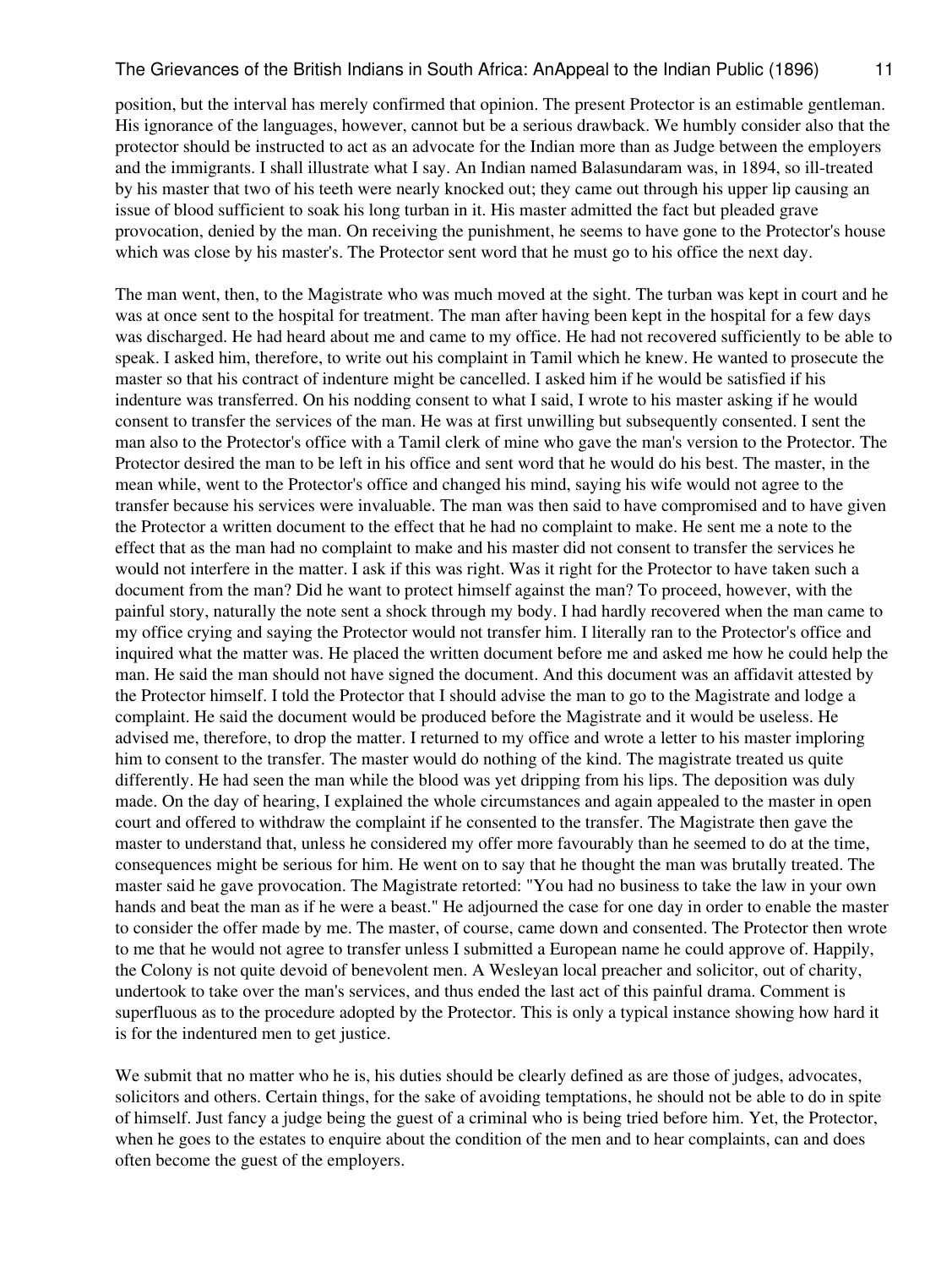We submit that this practice is wrong in principle, no matter how highminded the Protector may be. As a Surgeon-Superintendent of Immigrants remarked the other day, the Protector should be easily approachable to the meanest coolie, but he should be unapproachable to the lordliest employer. He may not be a Natal man. It also looks a strange procedure to appoint as Protector a member of a Commission whose object is to induce the Indian Government to consent to pass harsher laws for the indentured Indians. When the Protector has to perform such a conflicting duty, who is to protect the indentured men?

It should be easy for the immigrant to have his services transferred. There are in the gaol some Indians who have been there for years because they refuse to go to their employers. They say they have complaints which, owing to the peculiar circumstances in which they are placed, they cannot substantiate. A Magistrate was so much disgusted with the business that he wished he had not to try such cases. The Natal Mercury of 13th June, 1895, thus comments on such a case:

"When a man, even a coolie immigrant, prefers to go to prison rather than work for the master to whom he has been indentured, the natural inference is that something is wrong somewhere, and we are not surprised at Mr. Dillon's remarks on Saturday, when he had three coolies before him, all charged with the same offence of refusing to work, all giving the same excuse, viz., that they were ill-treated by their masters. Of course, it is just possible that these particular coolies prefer gaol work to plantation work. On the other hand, it is just possible that the coolies have some ground for their complaint as to their treatment and the matter is one that ought to be investigated, and at least these men who complain in this way should be transferred to another master and, if they again refuse to work, it can be readily seen that they do not want to work. If a coolie is ill-treated it may be said that he can complain to the Magistrate, but it is not an easy matter for any coolie to prove such cases. It is a matter altogether for the Protector of Immigrants to inquire into and remedy, if possible."

There is an Immigration Trust Board that consists of employers of Indians. They have now received very wide powers. And seeing the position they occupy, their acts will have to be very jealously watched by the Indian Government. The punishment for desertion is heavy enough, and yet they are now seriously considering whether some stiffer mode of dealing with such cases could not be devised. It should be remembered, however, that, in at least 9 cases out of 10, the socalled deserters complain of ill-treatment, and such deserters are protected under the law from punishment, but as the poor fellows cannot establish their complaints, they are treated as real deserters and sent by the Protector to the Magistrate for punishment accordingly. Under such circumstances, any alteration for the worse in the law about desertion should, we submit, require careful consideration.

There is a sad mortality among these people from suicides. They are not satisfactorily accounted for. I cannot do better than quote the Advertiser of the 15th May, 1896:

"A feature of the annual report of the Protector of Immigrants, to which more public attention should be given than is the case, is that referring to the number of suicides which take place every year among the indentured coolies on the estates. This year the number recorded is six out of a total of 8,828. A large number occurred in 1894. It is, however, a very high percentage and raises the suspicion that on some estates a system of treatment exists towards the coolie labourers much akin to slave-driving. It is extremely significant that so many suicides should occur on certain estates. This is a point which calls for investigation. Apparently, no inquiry of any kind is held into the cases with a view to ascertain whether the treatment meted out to unfortunate wretches, who prefer death to life, is such as to render existence an intolerable misery. The matter is one which is apt to pass unnoticed. It, however, ought not to do so. In a recent case of desertion on the part of several coolies from an estate down South, the prisoners openly declared in Court that they would rather kill themselves than return to their employer. The Magistrate said he had no option but to order them back to serve out their indentures. It is time the Colony took steps to afford such complainants an opportunity of bringing the facts in connection with their complaints before some Court of Inquiry and the public. It is also desirable that a Secretary of Indian Affairs should be added to the Ministry. As matters stand at present, the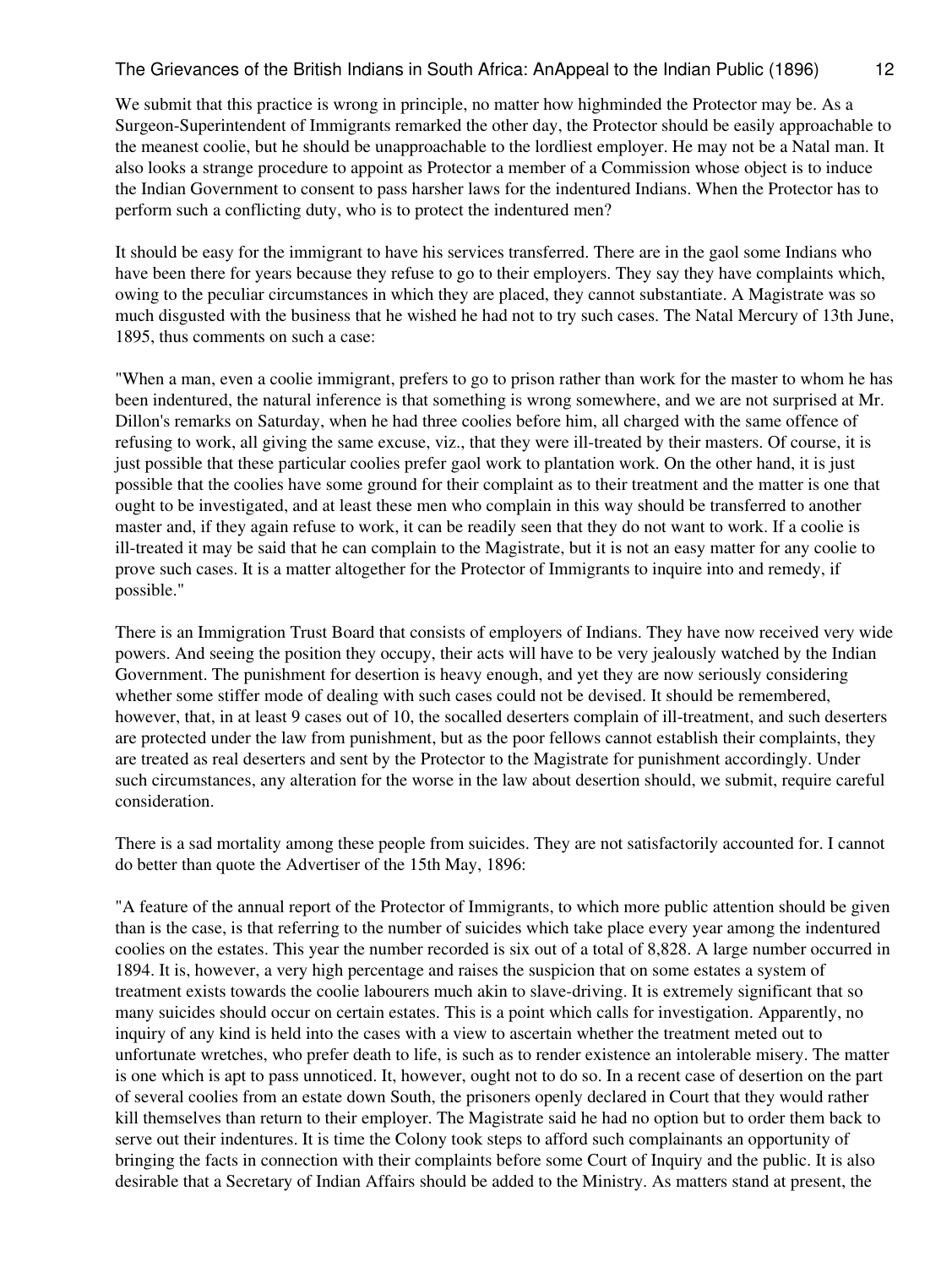indentured Indian has no effectual mode of appeal against whatever brutality may be inflicted on him on the plantations."

We, however, wish to guard ourselves against being understood to say that the life of the indentured Indians in Natal is harder than in any other country, or that this is a part of the general grievances of the Indians in the Colony. On the other hand, we know that there are estates in Natal where the Indians are very well treated. At the same time, we do humbly submit that the lot of the indentured Indians is not all that it might be and that there are points which require attention.

When an indentured Indian loses his free pass, he is charged  $\pounds 3$  for the duplicate. The reason for this is the alleged fraudulent sale by the Indians of their passes. But, surely, such fraudulent sale can be criminally punished. A man who has sold his pass should never be able to get a duplicate even on a payment of £30. On the other hand, it should be as easy for an ordinary Indian to get a duplicate as the original. They are supposed to carry their passes about their persons. No wonder if they are frequently lost. I know a man who could not get a duplicate because he had not £3 with him. He wanted to go to Johannesburg and he could not go. The practice in the Protector's department in such cases is to issue temporary passes so that the men may be able to make a present of their first £3 earned to the Protector's office. In the case I am referring to, the man had a temporary pass issued for six months. He could not earn £3 during that time. There are dozens of such cases. I have no hesitation in saying that this is nothing but a system of blackmail.

## ZULULAND

In the Crown Colony of Zululand there are certain townships.

There are regulations published with reference to the sale of land in these townships, and the regulations for the townships of Eshowe and Nondweni prevent the Indians from owning or acquiring land although the Indians own land worth nearly £2,000 in the township of Melmoth in the same country. We have sent a memorial to Mr. Chamberlain and it is now engaging his attention. The Colonists in Natal say that, if such disabilities can be placed on Indians in a Crown Colony, a responsibly governed Colony such as Natal should be allowed to do what it liked with regard to the Indians. Our position in Zululand is no better than in the Free State. It is so dangerous to go to Zululand that the one or two who ventured to go there had to return back. There is a good opening for the Indians there, but the illtreatment comes in the way. This is a matter that we are earnestly hoping will be set right without much delay.

#### THE CAPE COLONY

In the Cape Colony, the Mayoral Congress has passed a resolution signifying its desire for legislation prohibiting the influx of Asiatics in that Colony and hoping that prompt action will be taken. The Cape Legislature has, lately, passed a measure which gives the East London Municipality in that Colony the power to make bye-laws compelling natives and Indians to remove to and reside in certain locations and prohibiting them from walking on foot-paths. It is difficult to conceive a better instance of cruel persecution. The following is the position of the Indians in East Griqualand under the Cape Government, according to the Mercury of 23rd March, 1896:

"An Arab, named Ismail Suliman, erected a store in East Griqualand, paid customs duty upon goods and applied for a licence, which the Magistrate refused. Mr. Attorney Francis, on the Arab's behalf, appealed to the Cape Government who upheld the Magistrate and have issued instructions that no coolies or Arabs are to have trading licences in East Griqualand and the one or two that have licences are to be closed up."

Thus, in some parts of Her Majesty's Dominions In South Africa, even the vested rights of her Indian subjects are not to be protected. What happened to the Indian in the end I was unable to ascertain. There are many cases where Indians have been unceremoniously refused licences to trade. There is a Bluebook on Native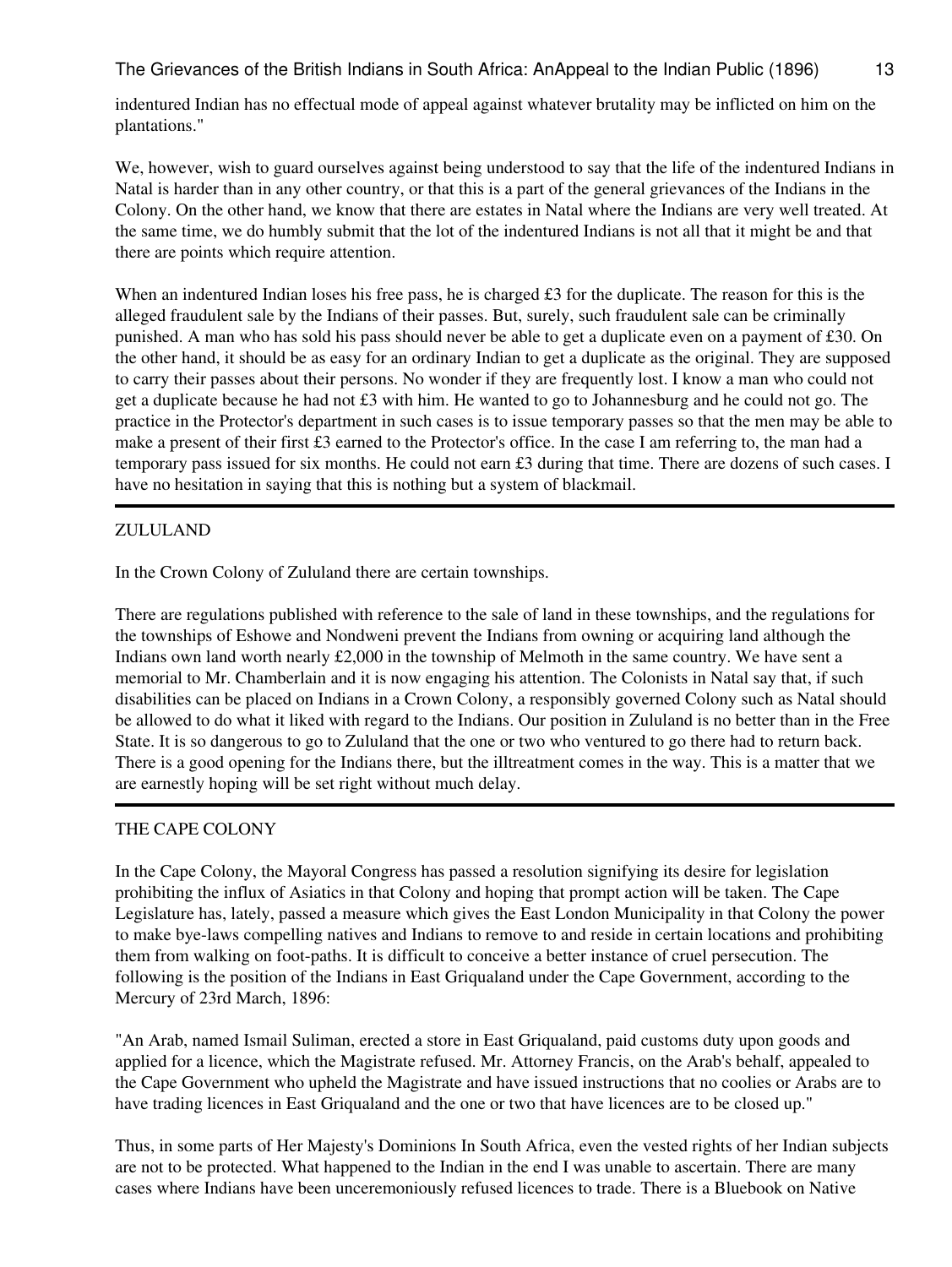Affairs published in Natal. One of the Magistrates therein says he simply refuses to issue trading licences to Indians and thus prevents Indian encroachments.

#### CHARTERED TERRITORIES

In the Chartered Territories, the Indians are receiving the same kind of treatment. Only lately, an Indian was refused a licence to trade. He went to the Supreme Court who decided that the licence could not be refused to him. Now the Rhodesians have sent a petition to the Government requesting them to alter the law so as to prevent the Indians from getting licences under the request of the petitioners. This is what the correspondent of the South African Daily Telegraph has to say about the meeting that sent the petition:

"It affords me pleasure to be able to say, and say truthfully, that the meeting was in no way a representative one. Had it been so, little credit would thereby have been reflected on the inhabitants of the town. Some half a dozen leading storekeepers, the editor of a paper, a sprinkling of minor Government officials and a fairly large collection of prospectors, mechanics and artisans made up the assembly which those under whose direction it was held would have us believe represented the voice of the police of Salisbury. The resolutions, which I have already wired you with the [names of] proposers and seconders, were nicely cut and dried before the meeting commenced and the figures were set in order and worked in their places when the time arrived. There were no Indians present and no one ventured a word on their behalf. Why, it is hard to say, for it is certain that the feeling of by far the majority in this town is altogether adverse to the one-sided, selfish and narrow-minded opinion expressed by those who essayed to speak on the question... I cannot help thinking that little, if any, harm need be feared from the advent of a race who are industrious and steady and who, in higher sphere, have on occasion given evidences of their capabilities in upholding positions which they maintain ably and honourably side by side with their lighter-skinned brother."

#### THE TRANSVAAL

Coming now to the non-British States, i.e., the Transvaal and the Free State, there were in the Transvaal nearly two hundred traders in 1894 whose liquidated assets would amount to £100,000. Of these, about three firms imported goods directly from England, Durban, Port Elizabeth, India and other places, and had thus branches in the other parts of the world whose existence mainly depended upon their Transvaal business. The rest were small vendors having stores in different places. There were,then, nearly two thousand hawkers in the Republic who buy goods and hawk them about. Of the labouring Indian population, who are employed as general servants in European houses or hotels, there were about 1,500 men, of whom about 1,000 lived in Johannesburg. Such, roughly, was the position at the end of 1894 A.D. The numbers have now considerably increased. In the Transvaal, the Indians cannot own landed property; they can be ordered to reside in locations. No new licences to trade are issued to them. They are made to pay a special registration fee of £3. All these restrictions are unlawful, being in contravention of the London Convention which secures the rights of all Her Majesty's subjects. But the previous Secretary of State for the Colonies having consented to a departure from the Convention, the Transvaal has been able to impose the above restrictions. They were the subject of an arbitration in 1894-95 which has decided against the Indians, that is to say, which has declared that the Republic was entitled to pass those laws. A memorial against the award of the arbitrator was sent to the Home Government. Mr. Chamberlain has now given his decision on the memorial and, while sympathizing with the prayer thereof, has accepted the award of the Arbitrator. He has, however, promised and retained the right to make friendly representations to the Transvaal Government from time to time. And, if the representations are emphatic enough, we have no doubt that we shall get justice in the end. We, therefore, implore the public bodies to exert their influence so that these representations may be such as to have their desired effect. I shall venture to quote an instance in point. When, during the Malaboch war, the British subjects were being commandeered, many protested against it and asked for the interference of the Home Government. The reply first sent was to the effect that they could not interfere with the affairs of the Republic. The papers, however, were enraged and memorials strongly worded were repeated. At last came the request to the Transvaal Government not to commandeer British subjects. It was not an interference, yet the request had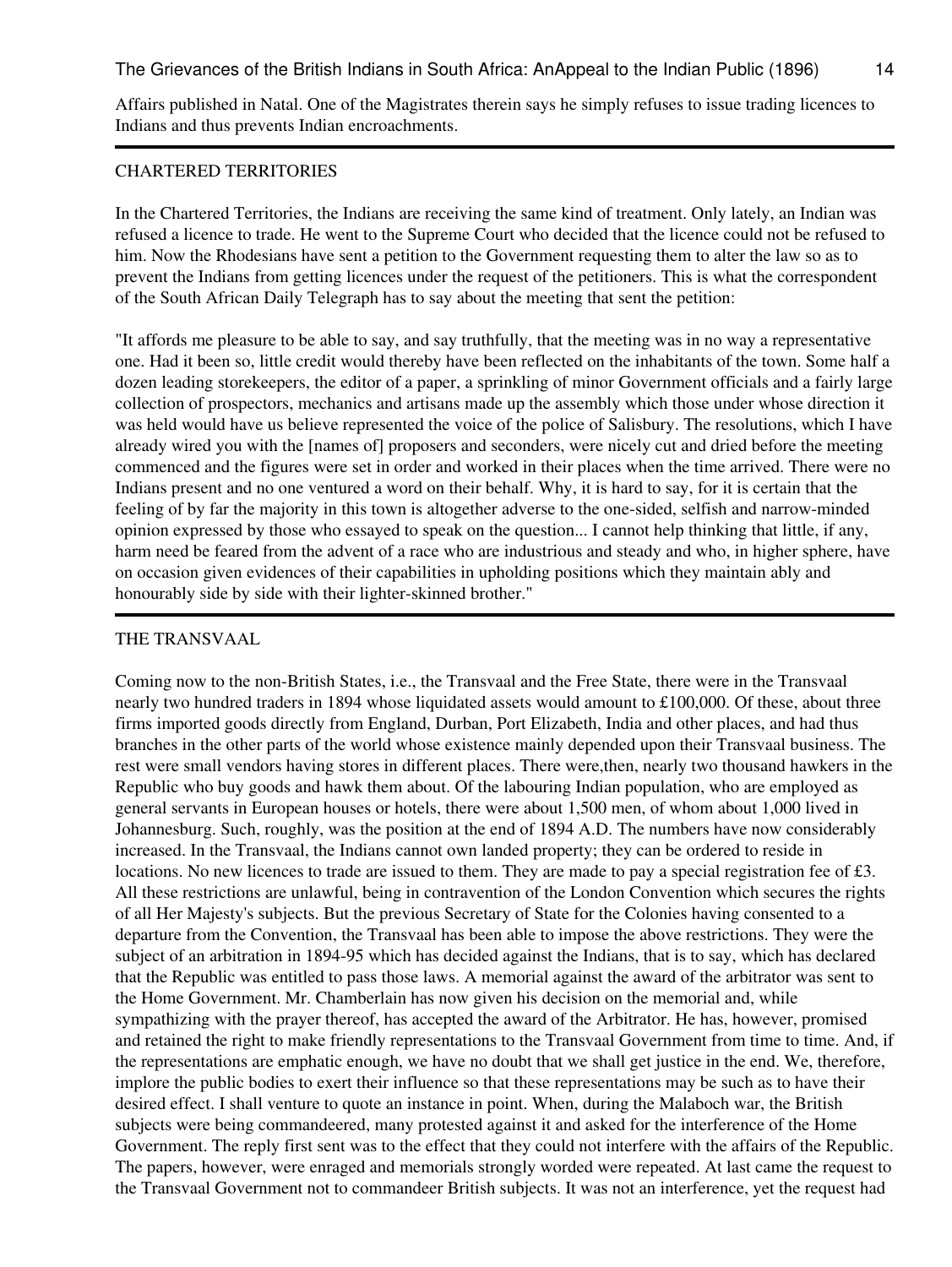to be granted and the commandeering of British subjects was stopped. May we hope for such a request which carries with it its fulfilment? If we are not as important a community as that concerned with the commando movement our grievances, we submit, are much more so. Whether such or any representations are made or not, there will arise questions out of the award that will engage Mr. Chamberlain's attention. What shall be done with the hundreds of Indian stores in the Transvaal? Will they all be closed up? Will they all be made to live in locations, and if so, what locations? The British Agent has thus described the Transvaal locations with reference to the removal of the Malays in Pretoria, the metropolis of the South African Republic:

To be forced into a small location on a spot used as a place to deposit the refuse of the town, without any water except the polluted soakage in the gully between the location and the town, must inevitably result in malignant fevers and other diseases breaking out amongst them whereby their lives and the health of the community in town will be endangered. (Green book No. 2, 1893, page 72)

Will they or will they not receive any compensation if they are made to sell off? Again, the very law is ambiguous. The Arbitrator was called upon to decide upon the interpretation which he has now left to the High Court of the Transvaal. We contend that by the law the State can only compel us to reside in locations. The State contends that residence includes trading stores also and that, therefore, we may not, under that law, even trade except in specified locations. The High court is said to favour the State interpretation.

Nor are these the only grievances in the Transvaal. These were the subject of the arbitration. But there is a law which prevents the railway authorities in the Transvaal from issuing first or second-class tickets on the railways. There is a tin compartment reserved for natives and other coloured people in which we are literally packed like sheep, without regard to our dress, our behaviour or our position. In Natal, there is no such law but the petty officials give trouble. The hardship is not insignificant. In Delagoa Bay, the authorities so respect the Indian that they would not allow him to travel 3rd class, so much so that, if a poor Indian could not afford the 2nd-class fare, he is allowed to travel 2nd class under a 3rd-class ticket. The same Indian, as soon as he reaches the Transvaal border, is compelled to put his dignity into his pocket, asked to produce a pass and then unceremoniously thrust into the third-class compartment, no matter whether he has a first-class or a second-class ticket. The journey is long enough to be felt like a month's journey in those uncomfortable quarters. The same thing happens on the Natal side. Four months ago, an Indian gentleman got a second-class ticket for Pretoria at Durban. He was assured that he would be all right, yet he was not only forcibly put out at Volksrust, a station on the Transvaal border, but could not proceed by that train because it did not carry any third-class compartment. These regulations seriously interfere with our carrying on our trade also. There are many who, owing to such inconveniences, would not move from place to place unless they could not possibly avoid it.

Then, in the Transvaal, an Indian, like the native of South Africa, has to carry a travelling pass which costs a shilling. This is the Indian's permit to travel about. It is, I believe, available only for a single journey. Thus, Mr. Haji Mahomed Haji Dada was put out of his post-cart and had to walk a distance of three miles, at the point of the policeman's sjambok, which serves the purpose of the bayonet, in order to get the pass. The pass master, however, knew him and so would not issue any pass to him. All the same, he had to miss his coach and walk from Volksrust to Charlestown.

The Indians cannot, as of right, walk on the foot-path in Pretoria and Johannesburg. I use the word "as of right" advisedly, because the traders are, as a rule, not interfered with. In Johannesburg, there is a bye-law to that effect passed by the Sanitary Board. A gentleman, named Mr. Pillay, a graduate of the Madras University, was violently pushed off the foot-path in Pretoria. He wrote about it to the papers. The attention of the British Agent also was drawn to the matter. But, sympathetic as he was towards the Indians, he declined to interfere.

The gold-mining laws of Johannesburg prevent Indians from taking out mining licences and render it criminal for them to sell or possess native gold.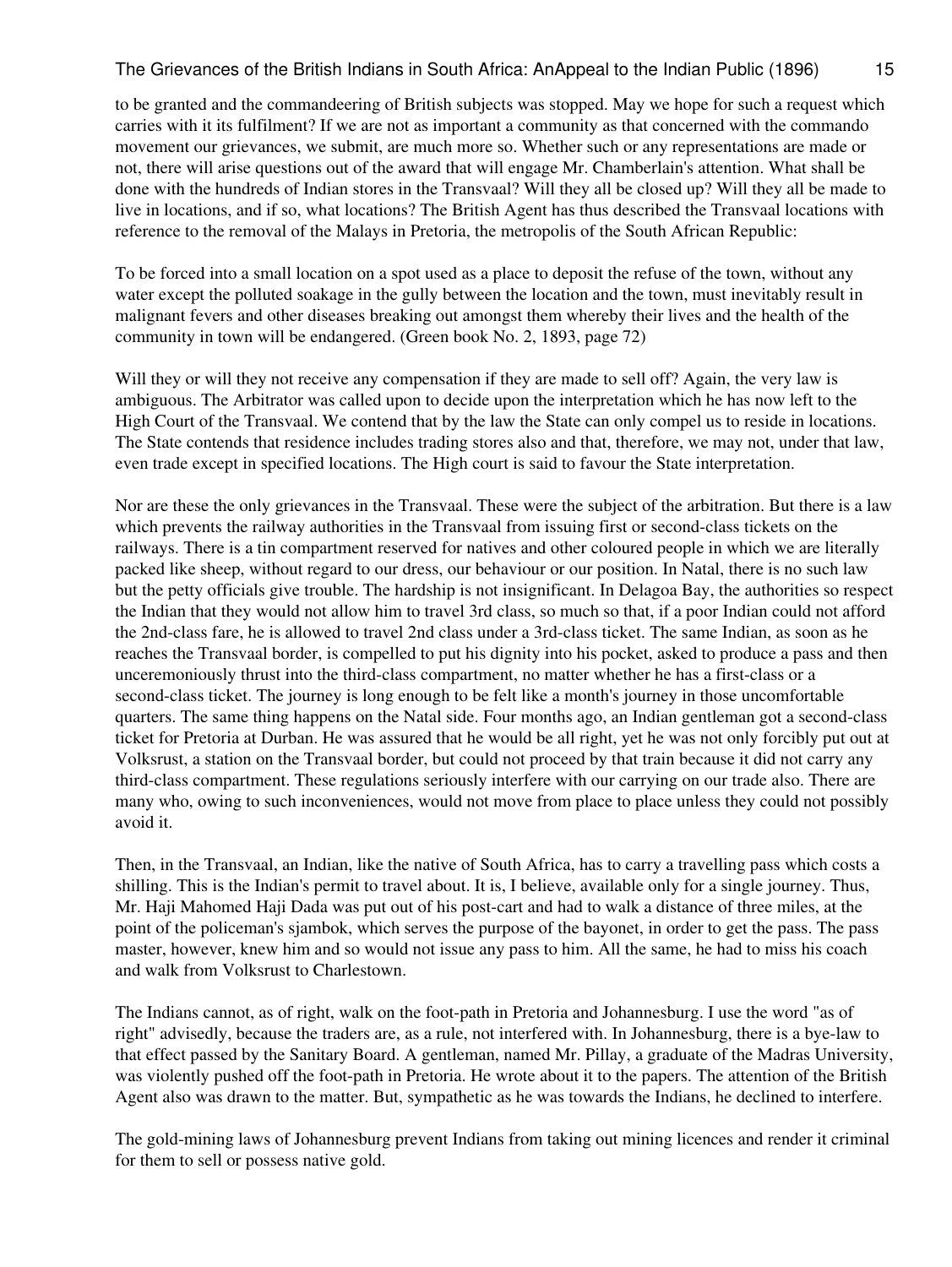The treaty, exempting the British subjects from commando service, has been accepted by the Transvaal with the reservation that British subjects therein shall mean only "whites". That is now the subject of a memorial to Mr. Chamberlain. Under it, apart from the serious disability it places upon the Indian subjects of Her Majesty, we might, as the London Times puts it, "now see a levy of British Indian subjects driven at the point of the Transvaal bayonets against the bayonets of British Troops".

#### THE ORANGE FREE STATE

The Orange Free State, as I have already quoted from a newspaper, has made the British Indian an impossibility. We are driven away from that State causing to us a loss of £9,000. Our stores were closed up and no compensation was given to us. Will Mr. Chamberlain consider this a real grievance and get us our £9,000 from the Orange Free State, not to speak of the future blighting of the prospects of the traders particularly concerned? I know them all, and most of them have not been able to regain their former position, although at the time they were thus driven out they were supposed to be the wealthiest firms. The law, which is entitled "the law to prevent the inrush of Asiatic coloured persons", prevents any Indian from remaining in the Orange Free State for more than 2 months, unless he gets the permission from the President of the Republic who cannot consider the application to reside before thirty days have elapsed after the presentation of the petition and other ceremonies have been performed. He can, however, on no account, hold fixed property in the State or carry on any mercantile or farming business.

The President may or may not, "according to the state of things", grant such mutilated permission to reside. Any Indian resident, moreover, is subject to an annual poll-tax of £10. The first contravention of the section relating to mercantile and farming business renders the delinquent liable to a fine of £25 or three months' imprisonment, with or without hard labour. For all subsequent contraventions, the punishment is to be doubled.

Such then is the position of the Indians in South Africa, except Delagoa Bay where the Indians are very much respected, labour under no special disability and are owners of nearly half the fixed property in the principal streets of that city. They are all of them mostly traders. Some of them are in Government employment also. There are two Parsee gentlemen who are Engineers. And there is another Parsee gentleman whom, perhaps, even a child in Delagoa Bay knows by the name of "Senhor Edul". The trading class, however, chiefly consists of Mahomedans and Banias, mostly from Portuguese India.

It yet remains for me to examine the cause of this deplorable state of things, as also the remedy. The Europeans say that the habits of the Indians are insanitary, they spend nothing and that they are untruthful and immoral. These are the objections according to the most moderate journals. Others, of course, simply abuse us. The charge as to insanitary habits and untruthfulness is partially true, that is to say, the sanitary habits of the Indian community as a whole, in South Africa, are not as good as they might be from the highest point of view. The charge as laid against us by the European community and used in the way it has been, we totally deny, and we have quoted the opinions of doctors in South Africa to show that "class considered, the lowest-class Indian lives better and in better habitation and with more regard to sanitary measures than the lowest-class white". Dr. Veale, B.A., M.B.B.S. (Cantab.), finds the Indians "to be cleanly in their persons and free from the personal diseases due to dirt or careless habits" and finds also that "their dwellings are generally clean and sanitation is willingly attended to by them." But we do not say we are beyond improvement in this matter. We may not live quite satisfactorily if there were no sanitary laws. Both the communities err equally in this respect, as the newspaper records would show. That, however, cannot be a reason for all the serious disabilities that are imposed upon us. The cause lies elsewhere, as I shall presently show. Let them enforce the sanitary law very strictly, and we shall be all the better for that. Those of us who are lazy will be properly aroused from our lethargy. As to untruthfulness, the charge, to a certain extent, is true, with regard to the indentured Indians, utterly exaggerated with regard to the traders. But the indentured Indians, placed in the position they are, I venture to say, have done much better than any other community would do in a similar position. The very fact that they are liked as servants by the Colonists and called "useful and trusty", shows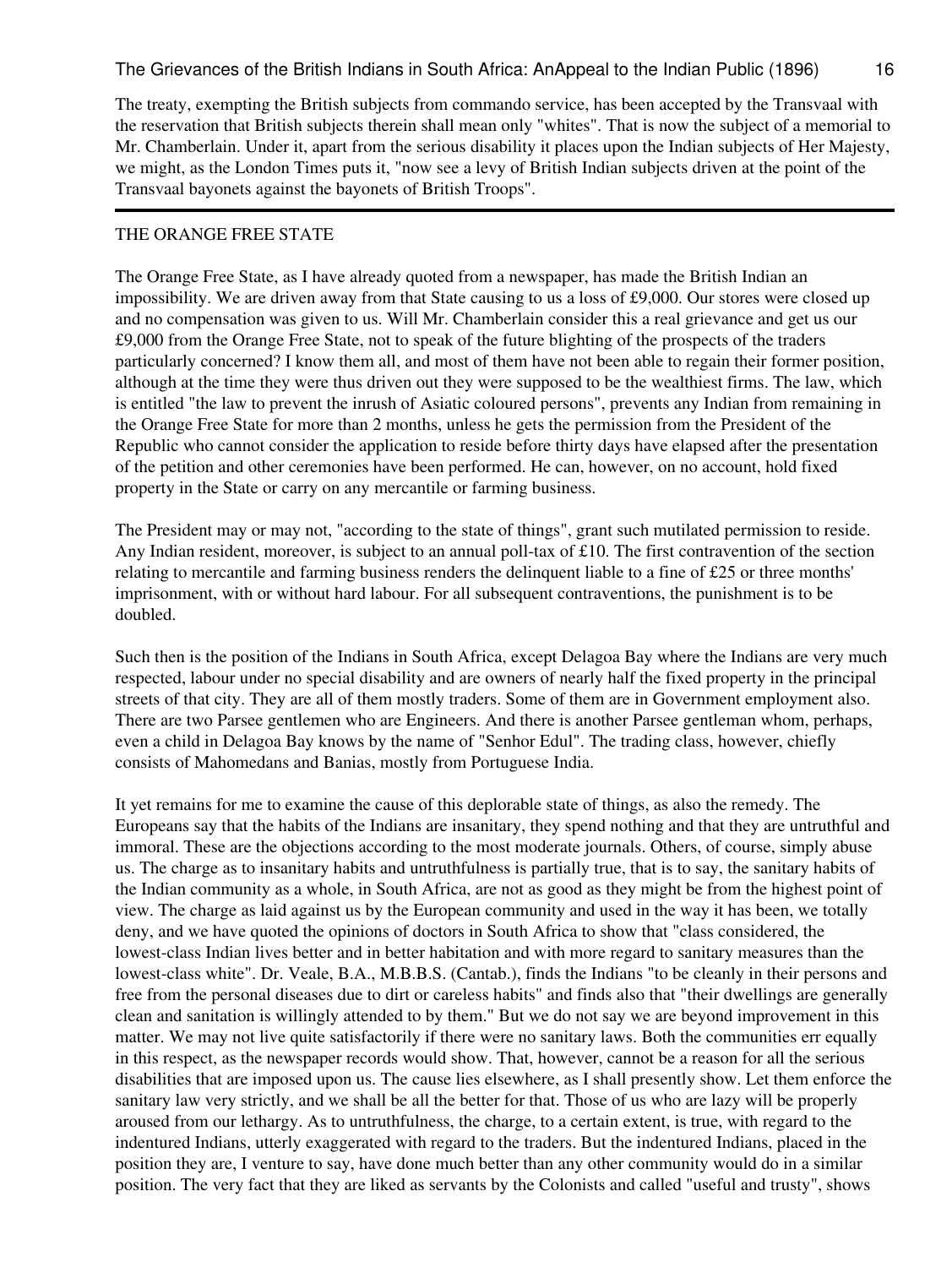that they are not the incorrigible liars they are made out to be. However, the moment they leave India, they are free from the healthy checks that keep them on the narrow path. In South Africa, they are without any religious instruction, though they need it badly. They are called upon to give evidence against their masters for the sake of a fellow brother. This duty they often shirk. Gradually, therefore, their faculty for adhering to the truth, under all circumstances, becomes perverted and they become helpless afterwards.

I submit that they are more the objects of pity than of contempt. And this view I ventured to place before the public in South Africa two years ago, and they have not excepted to it. The fact that the European firms in South Africa give hundreds of Indians large credit practically on their word of honour, and have no cause to regret having done so, and that the banks give Indians almost unlimited credit, while the merchants and bankers would not trust Europeans to that extent, conclusively prove that the Indian traders cannot be so dishonest as they are made out to be. I do not, of course, mean to convey that the European firms believe the Indians to be more truthful than the Europeans. But I do humbly think that, while they would perhaps trust both equally, they rely upon the Indian's thrift, his determination not to ruin his creditor and his temperate habits. A bank has been giving credit to an Indian to a very large extent. A European gentleman, known to the bank and a friend of this Indian, wanted £300 credit for speculation. The bank refused to give him credit without guarantee. The Indian friend pledged his honour, and that was all he had to pledge, and the bank accepted that security, although at the time, too, he was heavily in debt to the bank. The result is the European friend has failed to refund the £300 to the bank, and the Indian friend, for the present, has lost the money. The European, of course, lives in a better style and requires some drink for his dinners, and our Indian friend drinks only water. The charges that we spend nothing and are immoral, i.e., more than those who bring the charges against us, we repudiate entirely. But the real cause is the trade jealousy, in the first instance, and want of knowledge about Indian and the Indians, in the second.

The hue and cry against the Indians was first raised by the traders and then taken up by the populace till, at last, the prejudice permeated the high and the low. This can be seen from the South African legislation affecting Indians. The Orange Free Staters have frankly stated that they hate the Asiatic because he is a successful trader. The Chambers of Commerce in the different States were the first movers. And they, of course, came out with the statements that we believed the Christians a natural prey, and that we believed our women to be soulless and were propagators of leprosy and syphilis and other diseases. The matters have now reached such a stage that for a good Christian gentleman it is as natural to see nothing unjust in the persecution of the Asiatic as it was in the olden days for the bonafide Christians to see nothing wrong or un-Christian in slavery. Mr. Henry Bale is a legislator in the Natal Assembly, a typical English gentleman, and is dubbed Bale the Conscientious because he is a converted Christian and takes a prominent part in religious movements and brings his conscience often into play on the floor of the Assembly House. Yet, this gentleman is one of the most powerful and uncompromising opponents of Indians, and gives his certificate that an annual poll-tax of £3 on a body of men who have been the mainstay of the Colony, and compulsory return of such men, are just and humane measures.

Our method in South Africa is to conquer this hatred by love. At any rate, that is our goal. We would often fall short of that ideal but we can adduce innumerable instances to show that we have acted in that spirit. We do not attempt to have individuals punished but as a rule, patiently suffer wrongs at their hands. Generally, our prayers are not to demand compensation for past injuries, but to render a repetition of those injuries impossible and to remove the causes. Our grievances have been laid before the Indian public in the same spirit. If we have quoted instances of personal injuries, that we have done not for the purpose of seeking compensation but for that of laying our position vividly before the public in India. We are trying to remove any causes that may be in us for such treatment. But we cannot succeed without the sympathy and support of the public men in India, and without strong representations from the Home and Indian Governments. The want of knowledge about India is so great in South Africa that the people would not even believe us if we said that India is not dotted by huts only. The work done on our behalf by the London Times, the British Committee of the Congress and by Mr. Bhownaggree and in India by The Times of India, has borne fruit already. Of course, the question of the position of the Indians has been treated as an Imperial question, and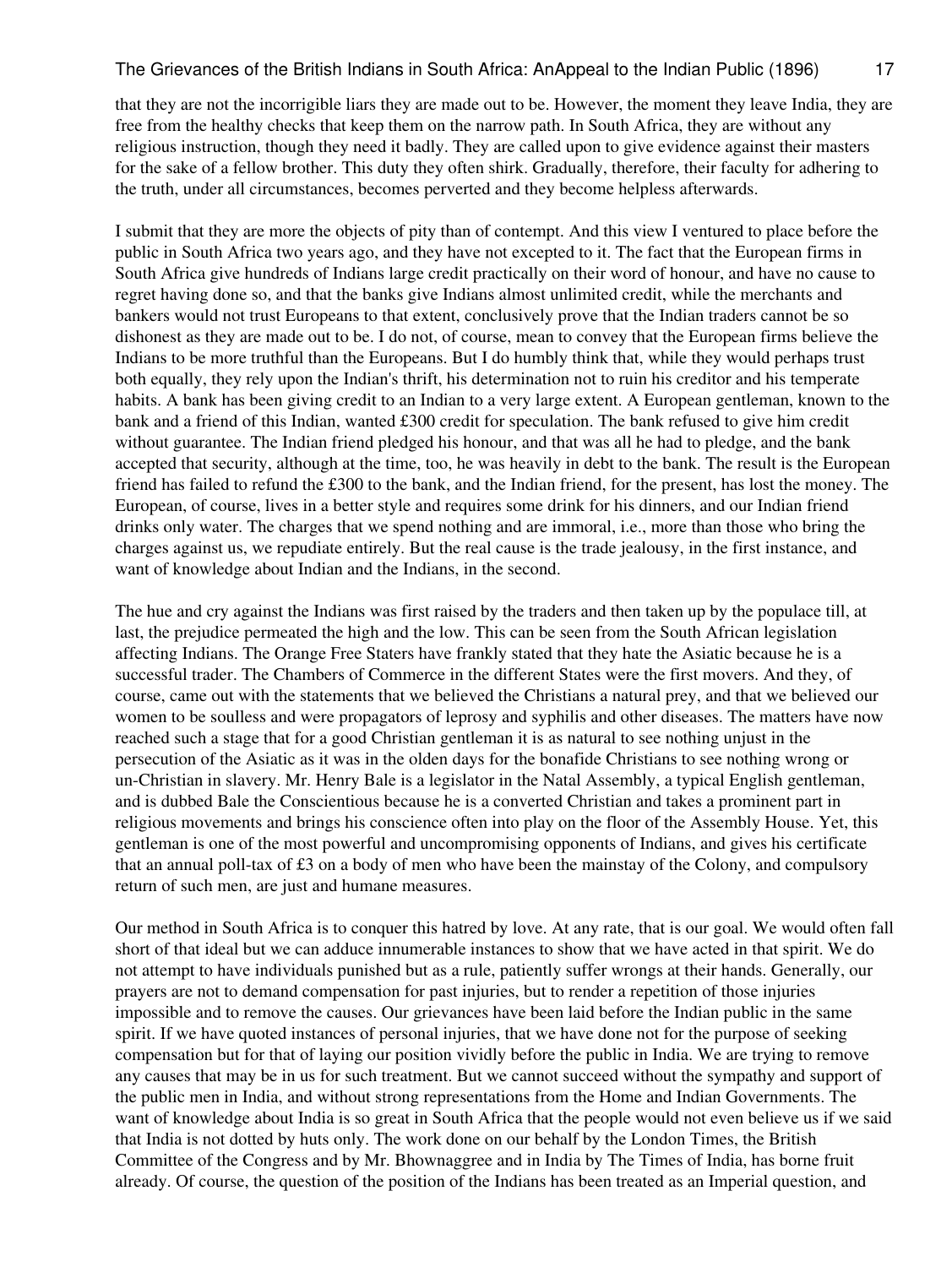almost every statesman whom we have approached has expressed his full sympathy to us. We have letters of sympathy from both the Conservative and Liberal members of the House of Commons. The Daily Telegraph has also extended its support to us. When the Franchise Bill was first passed and there was some talk of its disallowance, the public men and the newspapers in Natal said the Bill would be passed over and over again till Her Majesty's Government were tired. They rejected the British subject "humbug", and one paper went so far as to say that they would throw over their allegiance to the Queen if the Bill was disallowed. The Ministers openly declared that they would decline to govern the Colony if the Bill was disallowed. This was the time when the writer of the "Colonial Affairs" in the London Times favoured the Natal Bill. But the Thunderer, when it dealt with the matter, specially changed its tone. The Colonial Secretary seemed to be decisive and the despatch with reference to the Transvaal Arbitration arrived in time. This changed the whole tone of the Press in Natal. They protested but they were a part and parcel of the British Empire. The Natal Advertiser, which at one time proposed the formation of an anti-Asiatic League, thus dealt with the Indian question in a leading article, dated the 28th February, 1895. After alluding to the then reported disallowance of the Franchise Bill and the resolution of the Mayoral Congress in the Cape Colony before referred to, the article goes on:

"The problem, therefore, when looked at as a whole from the imperial to the purely local standpoint, is a very large and complex one. But however prone localities may be to regard the subject simply from the local stanpoint, it should be apparent to all who wish to study the matter in all its bearings (the only way in which a sound and healthy judgment can be arrived at), that the wider or Imperial considerations must also be taken into account. And further, as regards the purely local aspect of the case, it is quite as necessary, and perhaps as difficult, to discover whether a comprehensive view of the position is being taken or whether imperfect opinions are being formed on one side or the other through the acceptance of only such data as prejudice or self-interest may find acceptable. The general opinion existing throughout South Africa, as regards Indian emigration, may be summed up in the words, "We don't want them".

"The first point to be weighed is this that, in belonging to the British Empire, we have to take whatever may be evil as well as whatever may be good as arising from that connection, provided, of course, it is inseparable therefrom. Now, as regards the destinies of India's population, it may be taken for granted that the Imperial Government will not readily permit of legislation in any British dependency which has for its avowed object the repulsion of India's surplus population from any part of the British dominions; or, to put it the other way, which embodies the principle, so far as the particular legislating State is concerned, that India's teeming and fast increasing millions must be confined, and ultimately smothered, within India itself. On the contrary, the desire of the British Government is to remove from India the possibilities of such congestion, and to thereby render it a prosperous and happy, instead of a dangerous and discontented, portion of the British Empire. If India is to be retained as an advantageous part of the Empire, then it is absolutely necessary that means shall be found for relieving it of much of its present population, and it may be taken to be a part of the Imperial policy that India's surplus population is to be encouraged, rather than discouraged, to find fresh outlets in those other portions of the Empire which are in need of a labouring population. It will thus be seen that the question of coolie immigration into the British Colonies is one which reaches down to the deepest amelioration and salvation of India; it may even mean the inclusion or exclusion of that great possession in or from the British Empire. That is the Imperial aspect of the question, and is one which points directly to a desire on the part of the Imperial Government to do all in its power to prevent the raising, in other portions of the Empire, of barriers for the prevention of Indian immigration.

"As regards the local aspect of Indian immigration, what has to be considered is whether and if so, how far, does this Imperial policy conflict with what is desirable for this particular locality? There are those who absolutely condemn Indian immigration into this Colony, but it is doubtful whether these have given full consideration on all the bearings of the case. In the first place, those who so oppose Indian immigration have to answer the question: What would this Colony have done without them in those departments of industry in which they have undoubtedly proved useful? There is unquestionably much that is undesirable about the coolie, but before his presence here is condemned as an unmixed evil, it has to be shown that the Colony would have been better without him. This, we think, would be somewhat difficult to prove. There can be no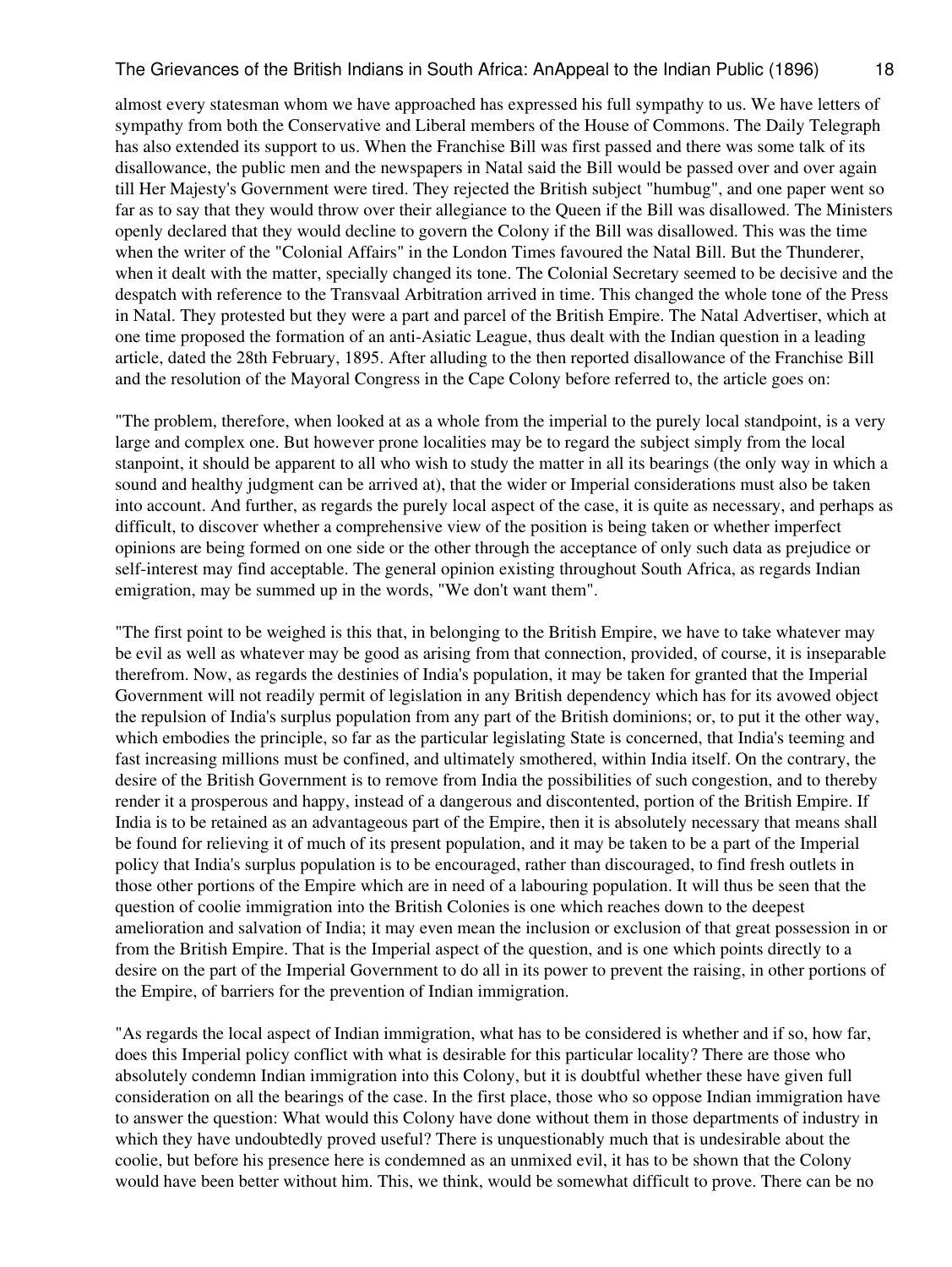question that the coolie is the best fitted, under existing local conditions, for the field labour required in connection with the agriculture of the Colony. Such work can never be undertaken in this climate by white men; our natives show little disposition or aptitude for it. This being so, who is ousted by the presence of the coolie as an agricultural labourer? No one. The work had either to be done by him or left undone altogether. Again, the coolie is largely employed by Government especially on the railway. What is the objection to him there? It may be said he is taking the place of the white man there; but is he? There may be a few isolated cases in which this contention could afford to replace all the Indians employed in the Government service by white men. Further, the towns in Natal are almost entirely dependent for their supply of vegetables upon the coolies, who farm plots of ground in the vicinity. With whom does the coolie interfere in this direction? Certainly not with the white man. Our farmers, as a body, have not yet acquired a taste for kitchen gardening sufficient to keep the market fully supplied. Neither does he interfere with the native, who, being the incarnation of indolence, does not, as a rule, trouble about the cultivation of anything except mealies for himself. Our own natives ought to have been our labouring class, but the fact has to be faced that, in this respect, they are almost a dead failure. Consequently, coloured labour of a more active and reliable kind had to be procured from some other source, and India has offered the necessary supply. The debt which the white man owes to these coloured labourers is this that they, by occupying the lowest stratum of society in those mixed communities of which they form a part, raise the white man one stratum higher right through the social scale than he otherwise would have occupied, had the menial offices been discharged by a European class. For instance, the white man, who is 'boss' over a gang of coolies, would have had himself to form one of the gang of labourers, had there been no black labourer.

"Again, the man who, in Europe, would have been that man's foreman, in this country develops into a master tradesman. And as in every other direction, by the presence of a black labouring class, the whites are set free to throw their efforts into higher planes than they could have done, had the majority of them had to devote their lives to the arduous labours of toilers of the lowest order. It will, therefore, probably yet be found that the removal of the drawbacks, at present incidental to the immigration of Indians into British Colonies, is not to be effected so much by the adoption of an obsolete policy of exclusion as by an enlightened and progressive application of ameliorating laws to those Indians who settle in them. One of the chief objections to Indians in that they do not live in accordance with European rules. The remedy for this is to gradually raise their mode of life by compelling them to live in better dwellings and by creating among them new wants, it will probably be found easier, because more in accord with the great onward movement of mankind, to demand to such settlers that they shall rise to their new conditions, than to endeavour to maintain the status quo ante by their entire exclusion."

Such articles (and they can be quoted by the dozen from the various newspapers) show that application of sufficient pressure from the Home Government can bring about a healthy change in the Indian policy of the Colonies, and that, even in the worst places, British love of justice and fair play can be roused. These two are the sheet-anchor of our hope. No amount of spreading information about India on our part can do any good without the much-needed application of the pressure.

The following article, from the pen of a veteran journalist in South Africa, shows also that there are men in South Africa who would rise above their surroundings and disclose the true British character:

It sometimes happens in life that men are called upon to decide decisively between the claims of justice and the claims of self. With men of honourable inclination, the task is, of course, a far heavier one than with men whose natures have long ago cast overboard any conscientious scruples with which they may have been endowed at the outset of their unlovely existence. From men who will puff rotten companies at the very moment they are selling out and individuals of a like character, it is, of course, perfectly absurd to expect any other result than that self will predominate, but with the average commercial man, justice is more often the victor in the ethical conflict. Amongst the causes of these conflicts, as they affect South Africans generally and British Transvaalers in particular, is the question of the 'coolie traders', as our Indian and Arab fellow citizens are designated. It is the position of these merchants, for so they really are, which has aroused so much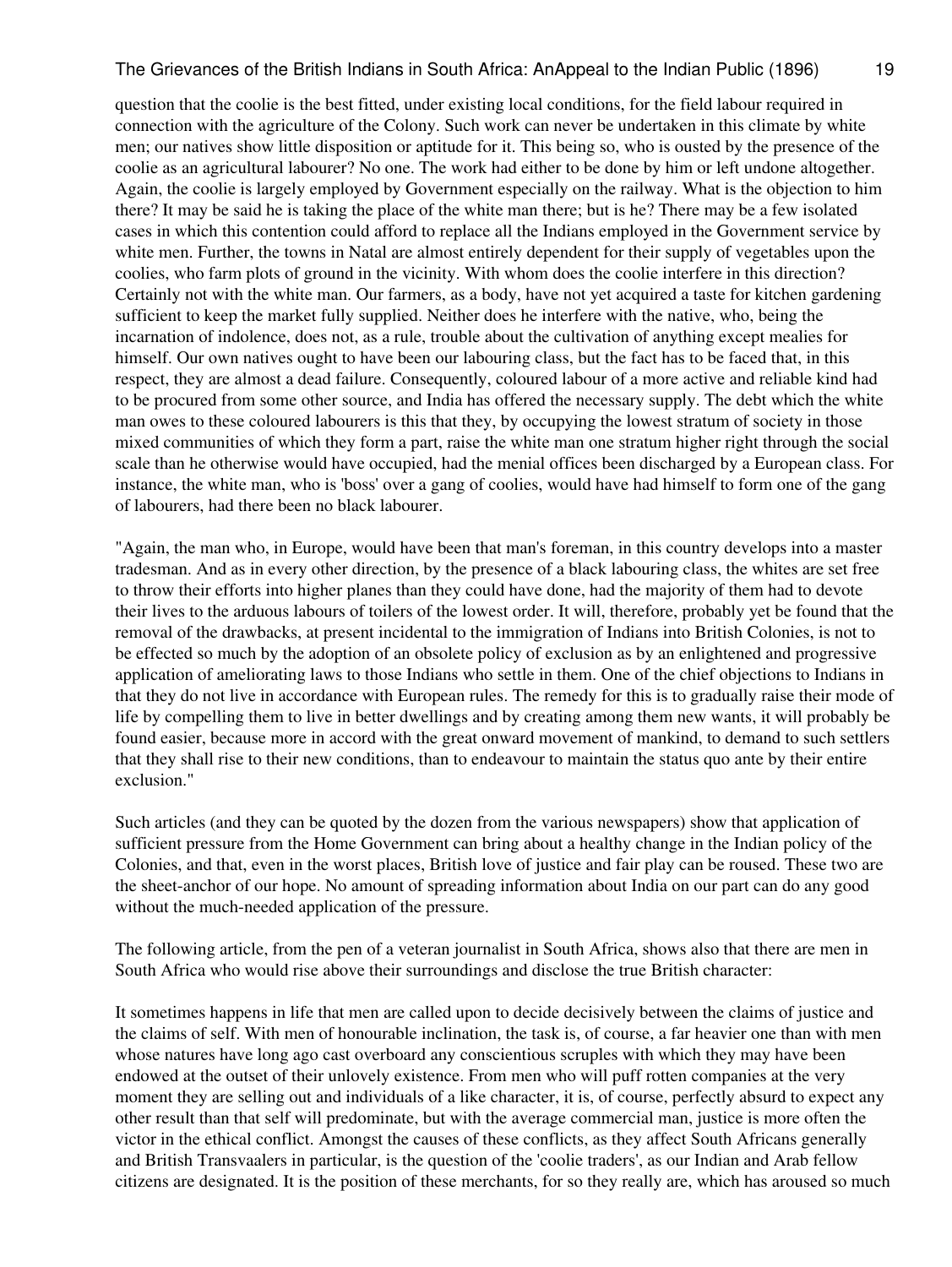attention and which is still productive of no little interest and hostility to this day. And it is in considering their position that their rivals in trade have sought to inflict upon them, through the medium of the State, what looks, on the face of it, something very like an injustice for the benefit of self.

The outcry which was raised in the capital of the Transvaal against the coolie trader some little time ago is brought to the mind by occasional paragraphs in the morning papers regarding the doings of the Indian and Arab dealers.

In the face of such reminders as these, one may reasonably expect to be pardoned for referring, for a few moments, to a body of respectable, hard-working men, whose position is so misunderstood that their very nationality is overlooked, and a name labelled to them which tends to place them on an exceedingly low level in the estimation of their fellow creatures.

In the face, too, of financial operations, the success of which many of their detractors would envy one fails to understand the agitation which would place the operators in the same category as the half-heathen native and confine them to locations and subject them to the harsher laws by which the Transvaal Kaffir is governed. The impression, which is but too prevalent both in the Transvaal and this Colony, that the quiet and altogether inoffensive 'Arab' shopkeeper, and the equally harmless Indian, who carries his pack of dainty wares from house to house, is a 'coolie', is due largely to an indolent ignorance as to the race whence they sprang. When one reflects that the conception of Brahminism, with its poetic and mysterious mythology, took its rise in the land of the 'coolie trader', that in that land, twenty-four centuries ago, the almost divine Buddha taught and practised the glorious doctrine of self-sacrifice, and that it was from the plains and mountains of that weird old country that are derived the fundamental truths of the very language we speak, one cannot but help regretting that the children of such a race should be treated as the equals of the children of black heathendom and outer darkness. Those who, for a few moments, have stayed to converse with the Indian trader have been, perhaps, surprised to find they are speaking to a scholar and a gentleman. In the schools of Bombay, Madras, and even from under the very shadows of the Himalayas and from the plains of the Punjab, these unassuming individuals have drunk deep the springs of knowledge, it may be, unsuited to our requirements, foreign to our taste, and savouring too much of the mythical to be of use in our practical lives, but, nevertheless, a knowledge the acquisition of which requires as much application, as much literary application, and a far more sensitive and poetic nature than is required in the highest schools of Oxford or Cambridge. The philosophy of India, obscured by the dust of ages and the traditions of generations, was taught with delight, when the ancestors of the Superior Boer and the Superior Englishman were content to find their highest pleasures in the pursuit of the bear and the wolf over the marshes and through the forests of their native lands. When these same ancestors has had no thought of a higher life, when selfpreservation was their first law, and the destruction of their neighbour's village and the capture of his wife and infant their keenest enjoyment, the philosophers of India had grown weary with a thousand years' conflict with the problems of existence. And it is the sons of this land of light who are despised as coolies and treated as Kaffirs.

It is about time that those who cry out against the Indian merchant should have pointed out to them who and what he is. Many of his worst detractors are British subjects enjoying all the privileges and rights of membership in a glorious community. To them the hatred of injustice and the love of fair play is inherent, and when it affects themselves, they have a method of insisting upon their rights and liberties, whether under a foreign government or under their own. Possibly, it has never struck them that the Indian merchant is also a British subject and claims the same liberties and rights with equal justice. To say the very least of it, if we may be permitted to employ a phrase of Palmerston's days, it is very un-English to claim rights one would not allow to others. The right of trade as an equal privilege has, since the abolition of the Elizabethan monopolies, become almost a part of the English Constitution, and were anyone to interfere with that right, the privilege of British citizenship would very suddenly come to the front. Because the Indian is more successful in competition and lives on less than the English merchant, is the unfairest and weakest of arguments. The very foundation of English commerce lies in the fact of our being able to compete more successfully with other nations. Surely, it is Protection running to madness when English traders wish the State to intervene to protect